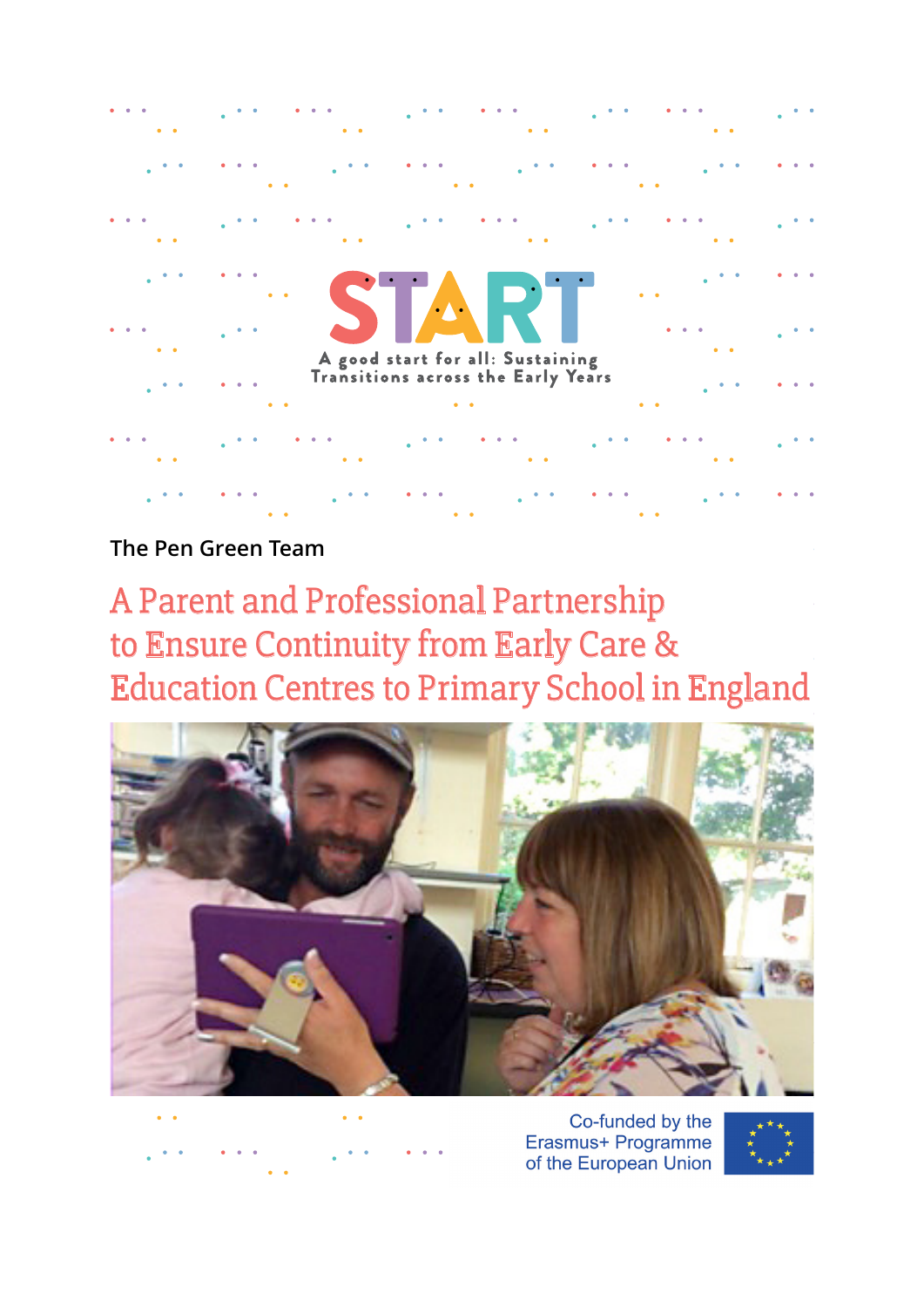**Educational Research Institute (ERI) University of Bologna – Department of Education 'G.M. Bertin' (UNIBO) VBJK – Centre for Innovation in the Early Years (VBJK) Pen Green Centre and Research Base (Pen Green) Primary School Direzione Didattica di Vignola Primary School Tišina Childcare Centre Mezennestje, Mensen voor Mensen Poverty Advocacy Group Primary School Sint Maartens Institute Moorselbaan Our Lady of Walsingham Primary School Rockingham Primary School International Step by Step Association (ISSA) as associated partner**

### *Please cite this publication as:*

Dewsbery, F., Holton, E., Branston S., Studders, T., Bannigan, S., Prodger, A., Geraghty, S., Jackson, S., Welsh, C. (2019). A Parent and Professional Partnership to Ensure Continuity from Early Care & Education Centres to Primary School in England. Case Study England. Corby: Pen Green

#### *With the contribution of:*

Direzione Didattica di Vignola (IT), OŠ Tišina (SI), Childcare Centre Mezennestje, Mensen voor Mensen Poverty Advocay Group, and Pre - and primary school Sint Maartens Institute Moorselbaan (BE FL), Rockingham Primary School and Our Lady of Walsingham Primary School (EN).

#### *Acknowledgements:*

*We would like to thank all the children, parents and professionals from the childcare centre, pre- and primary school and the poverty advocacy group for being part of this intense and rewarding START journey in Aalst. And special thanks to the European Commission, DG Education and Culture. Without the financial support of the Erasmus+ fund this innovative work would not be possible.*



*"This project has been funded with support from the European Commission. This publication reflects the views only of the author, and the Commission cannot be held responsible for any use which may be made of the information contained therein."*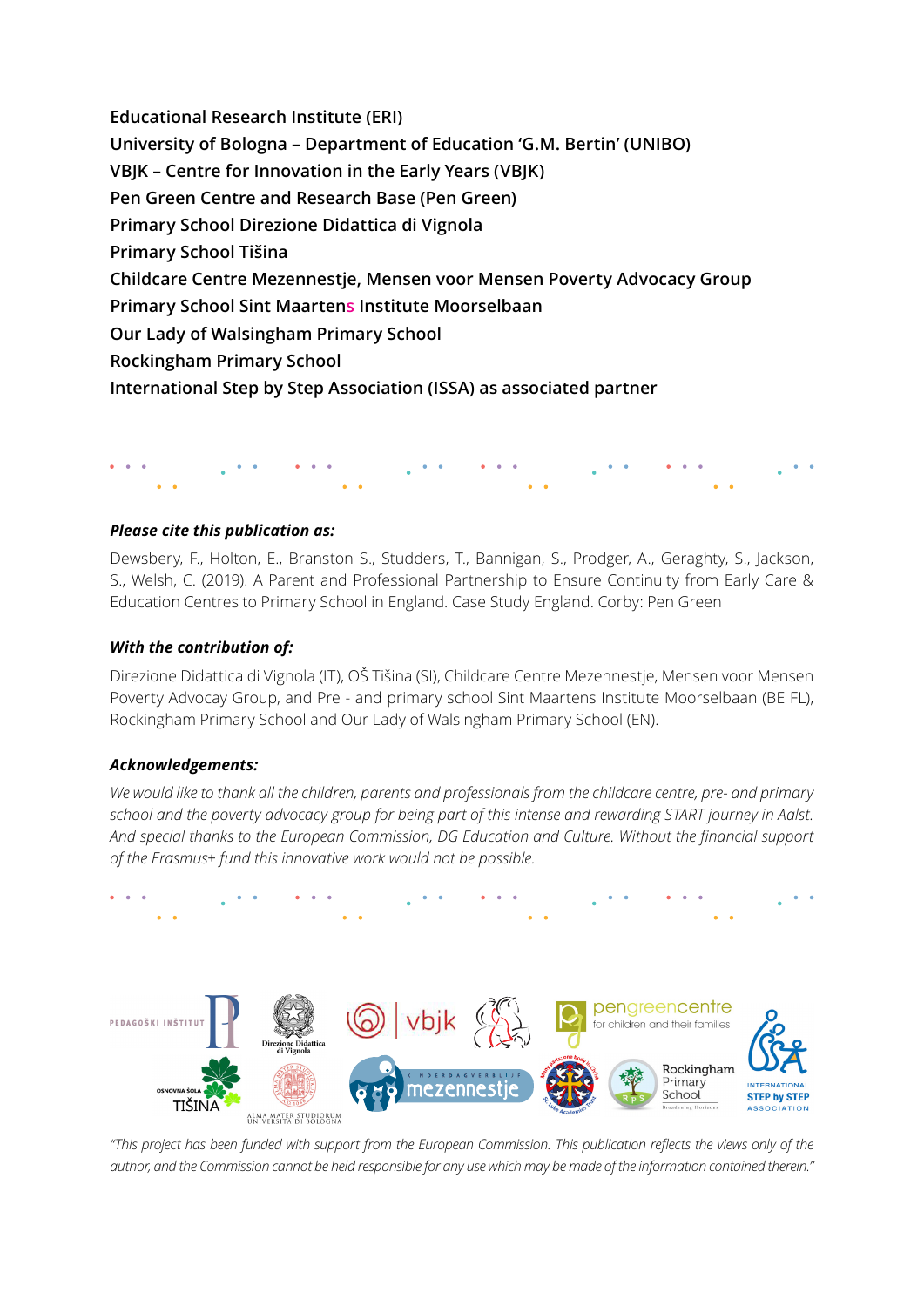# **Contents**

- **[The 'school-readiness' debate](#page-4-0)**
- **[Local Analysis of Need](#page-6-0)**
- [The Pen Green Centre for Children and their Families](#page-6-0)
- [Our Lady of Walsingham Primary School](#page-7-0)
- Rockingham Primary School
- **[Methodology and Ethics \(development and implementation of the](#page-8-0) [action plan\)](#page-8-0)**
- [Selecting a 'Purposeful' Research Sample](#page-9-0)
- Pen Green Centre for Children and their Families
- [Practitioners](#page-10-0)
- **[The Research Programme \(implementation\)](#page-10-0)**
- [Pen Green Centre for Children and Families](#page-11-0) *[\(full timeline can be found within Appendix 4\)](#page-11-0)*
- [Our Lady of Walsingham Primary School](#page-11-0) *[\(the full timeline can be found in appendix 5\)](#page-11-0)*
- 13 Rockingham Primary School *[\(full timeline can be found as Appendix 6\)](#page-12-0)*
- **[Findings \(Impact\)](#page-12-0)**
- Pen Green Centre for Children and Families
- Our Lady of Walsingham Primary School
- 16 Rockingham Primary School
- **[Challenges identified throughout the Project](#page-16-0)**
- Pen Green Centre for Children and Families
- Our Lady of Walsingham Primary School
- [Rockingham Primary School challenges](#page-17-0)
- **[Key positives from the work of the project](#page-18-0)**
- Pen Green Centre for Children and Families
- Our Lady of Walsingham Primary School
- **[Review and Critical Evaluation \(evaluation and sustainability\)](#page-20-0)**
- **[Implications for policies \(national, local\)](#page-20-0)**
- **[References](#page-22-0)**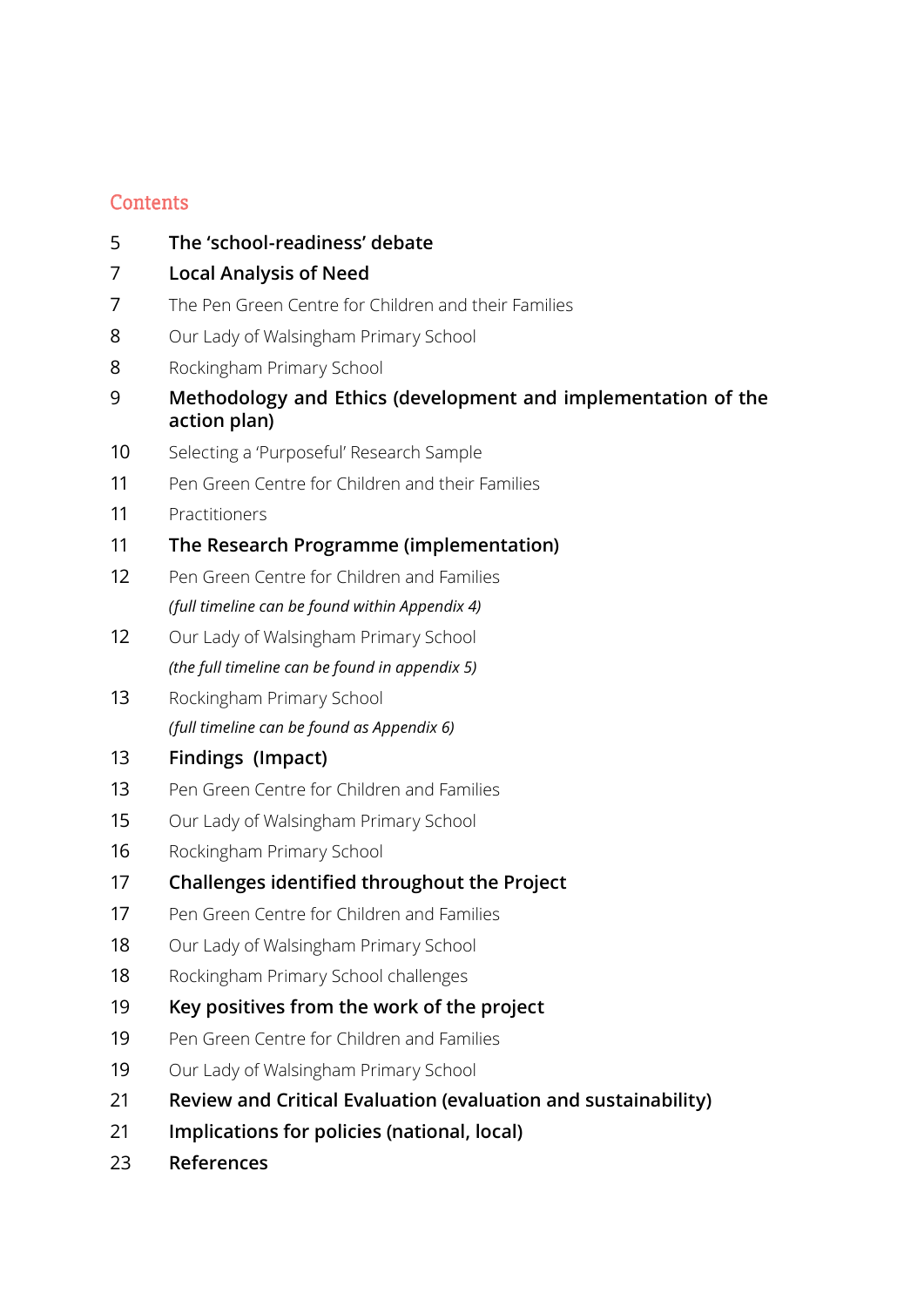

The case study outlines the work to date of the START Project: Sustaining transitions across the Early Years in relation to the Corby Partnership the project runs from September 2016 to April 2019.

In the context of a trans-national project it is important to consider the starting point for the project within England, as opposed to our European partner organisations. In England eligible children can access state funded education and care from two years of age, depending on their family circumstances. The statutory Reception year for children begins the September after the child's fourth birthday, this can be two - three years earlier than their European counterparts. This also means that there can be an almost 12 month age differential within a classroom. Offering an effective transition process for children aged four years - four years and eleven months poses many challenges. For vulnerable children this is often further pronounced, due to their complex individual circumstances.

The START partnership in Corby, England consists of:

- The Pen Green Centre for Children and their Families, comprising a maintained Nursery School, Early Years provision, Corby Children's Centres programme and a Research, Training & Development Base.
- Our Lady of Walsingham Primary School part of a small local faith based Academy Trust.
- Rockingham Primary School part of a large Multi-Academy Trust.

This Literature Review Scoping Exercise for the UK START Project (separate document) focuses on how pre-school children's transitions from their early childhood education and care (ECEC) settings are experienced by the children, their parents and carers, practitioners and reception class teachers, as children move into reception classes in primary schools. These transitions mark a very significant phase in the lives of these young children.

For some of the most vulnerable children the experience of their transition can be critically important in terms of their future learning, education and life chances due to them living in families characterised by complexity.

 $\Delta$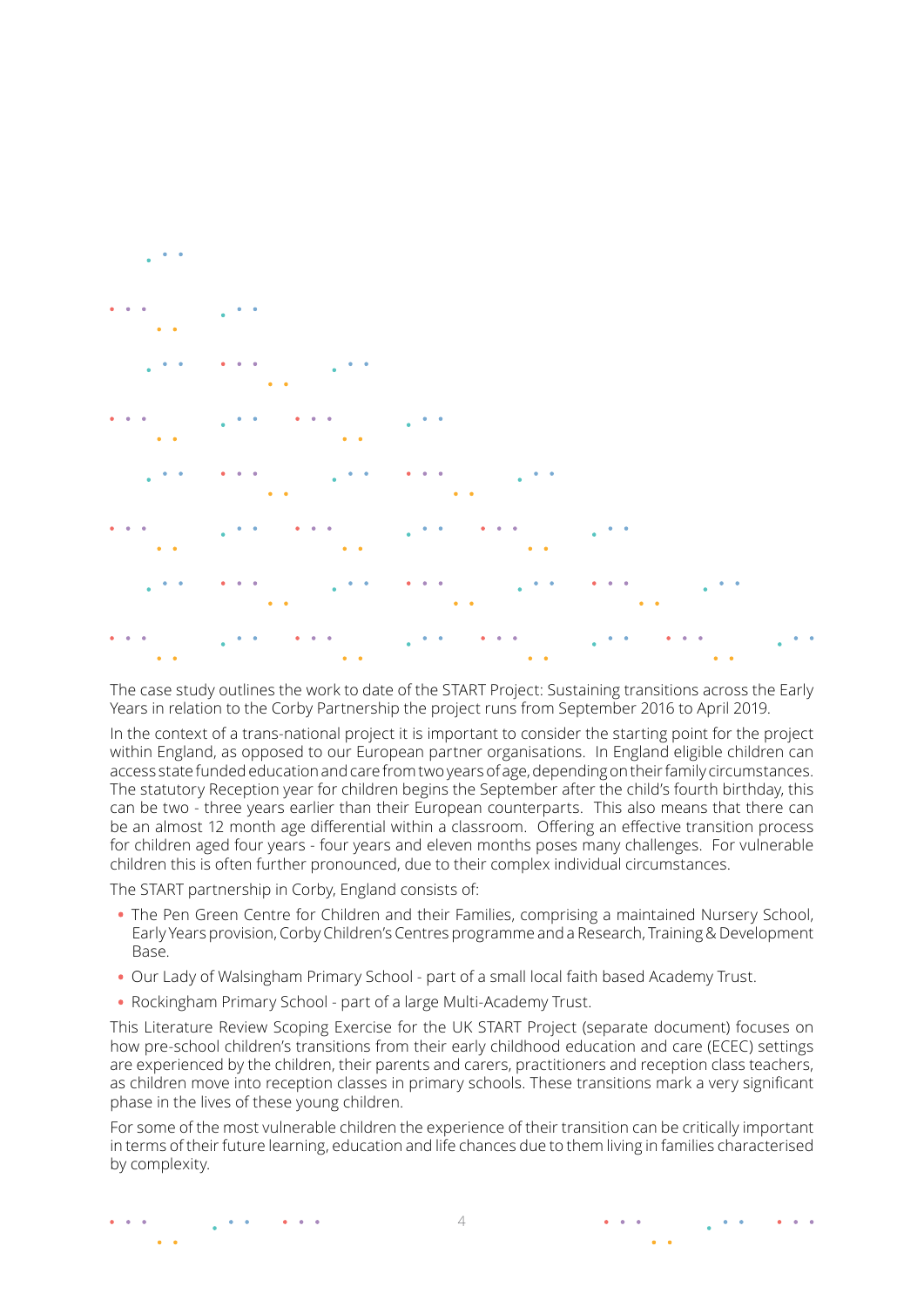# <span id="page-4-0"></span>The 'school-readiness' debate

Ellizabeth Truss, who was the Minister of State, in the Department for Education (2013) had a particular view of 'school readiness'. Having visited some early year's settings while she was minister she commented:

I have seen too many chaotic settings, where children are running around. There's no sense of purpose. In these settings where there aren't sufficiently qualified staff, and children are running around, we are not getting positive outcomes *(Chapman and Chorley, 2013)*

There is a considerable evidence-base which questions the assumptions underlying the idea that small children may be 'running around…with no sense of purpose'. Instead they may be engaging in highly focussed and motivated play which Chris Athey calls 'fitting not flitting' (2007). Athey's phrase captures the idea that children's drive to engage with the things that they are interested in enables them to see connections which may not be apparent to an adult at all. Drawing on her extensive research studies of children during the Froebel Project, which revealed the critical importance of understanding children's schematic play and learning, Chris Athey says:

One of the deficit accusations thrown at young children is that they are idiosyncratic and they 'flit' from pillar to post…However, 'flitting' is demonstrated only if the surface content of experiences is being analysed.' *(Athey, 2007: p6)*.

Close observation of children's naturalistic play is required before adults can perceive and understand the range and depth of connectivity in the child's 'fitting' behaviour. Athey goes on to illustrate this by suggesting that children giving different names for the same thing 'can be taken as instances of 'flitting'' before providing an example of such behaviour by a three-and-a-half year old boy called Randolph who:

cut out a *zig-zag* pattern to which he attached three different names: 'a bird's wing', 'a fish tail' and 'a fan'. He was 'fitting' different but appropriate content into his latest 'form' *(Athey, 2007: p106).*

Understanding how preschool children can, and want to, lead their own learning is something that requires close observation of, and careful listening to, the children - 'noticing, recognising and responding' (Mitchell, 2008: p9) to what they do. Recording and reflecting on this process promotes the development of practice and provision which supports and facilitates the children's play and learning arising out of the things that they are actually interested in.

Truss called on support for a more structured, teacher-led practice by using France as a country whose preschool practice exemplifies the early years classroom as she would like to see it:

'What you notice in French nurseries is just how calm they are. All of their classes are structured and led by teachers. It's a requirement…(the children)…learn to socialise with each other, pay attention to the teacher and develop good manners, which is not the case in too many nurseries in Britain' *(Chapman and Chorley, 2013)*

However, notably, Truss did not mention other countries and approaches which have enviable educational outcomes but whose preschool practice is noticeably different from that of France; as the Professional Association for Childcare and Early Years point out:

'…in France play is often confined to table-top games, with little focus on outdoor discovery play nor the provision of a wide choice of activities that are features of the Nordic pre-school' *(PACEY, 2013).*

#### Support for PACEY's position comes from Tess Bennett (2001) whose observations of the practice in Reggio Emilia in Northern Italy led her to say that:

'…children aged between one and five years of age seemed very independent…in making choices, getting dressed and eating. They had many opportunities to think for themselves, be creative and utilise resources and appeared happy and calm' *(Bennett, 2001)*

PACEY expresses its concern about the kind of teaching-and-learning approach practice in France, and which Truss and her supporters favour in the UK, saying that:

evidence shows that when the learning experiences flow from the children's ideas, there is more likely to be a good match between what the children are ready to learn and activities offered in the classroom than in a more adult-led approach *(PACEY, 2013)*

The reason for spending so much time up to this point with the inadequacies of ministerial observations

 $\mathbf{A}$  and  $\mathbf{A}$  $\sim$   $\sim$  $\bullet$   $\bullet$ 

 $\begin{array}{ccc} \bullet & \bullet & \bullet \end{array}$ 

**Service**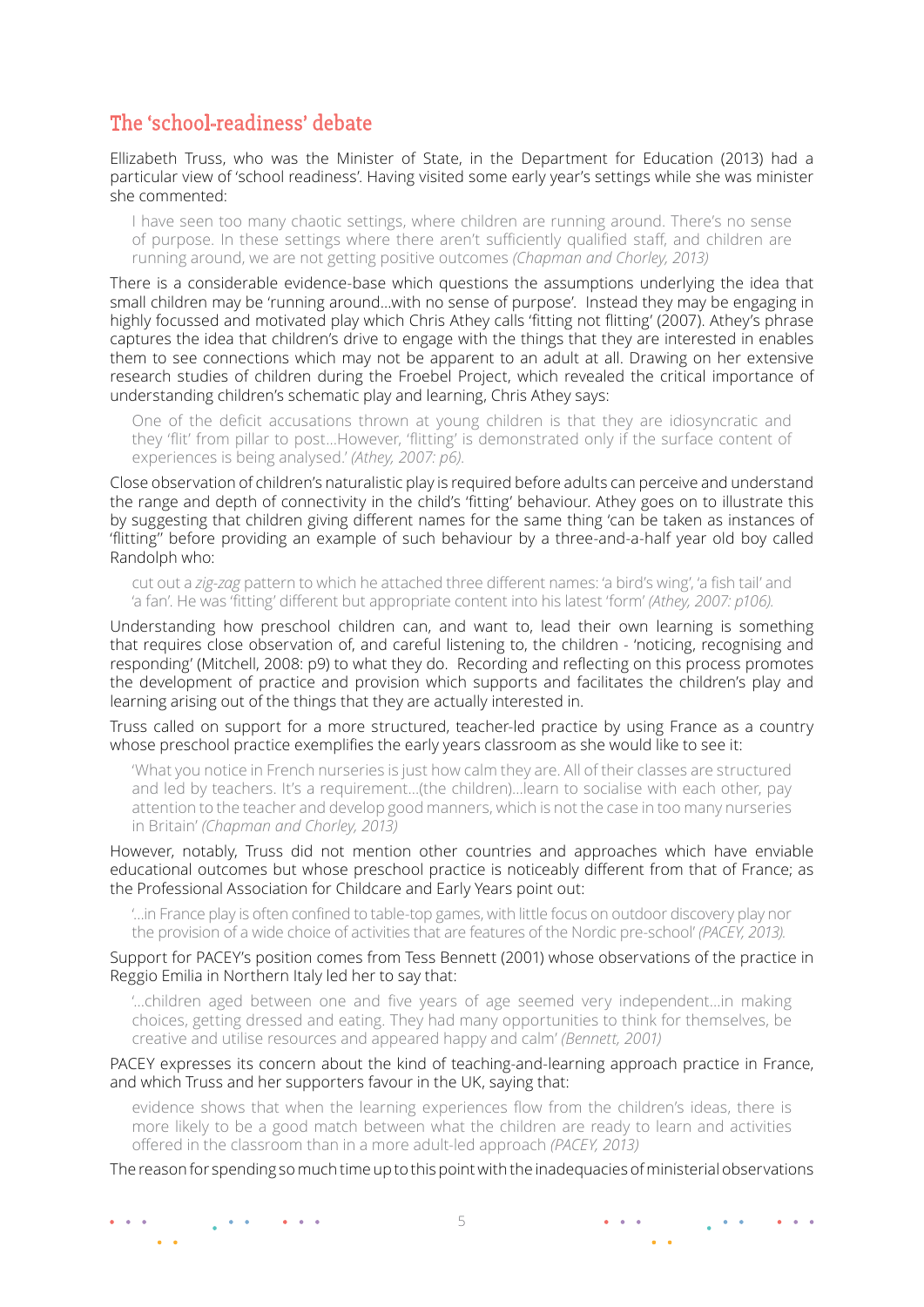about preschool settings in the UK is because, sadly, they exemplify what many people outside the early years sector believe to be the case in preschool settings in England; i.e. that they are 'chaotic' places where, because no teaching and learning seems to be apparent, then neither of these things are happening and that indeed 'children are running around' and there is 'no sense of purpose'. As the PACEY response makes clear, is that nothing could be further from the truth. While many studies have demonstrated that there is variable quality of provision and practice in preschool settings of all kinds and in all sectors most preschool settings are providing an at least good quality of provision with the latest Annual Report from Ofsted stating that:

'For the sixth year in a row, the proportion of good and outstanding nurseries, pre-schools and childminders has risen and is now at 91%. These improvements have benefited the deprived areas of the country most of all. The proportion of good and outstanding nurseries is now almost the same in the most deprived areas of the country compared to the least deprived. *(Ofsted, 2016; p21).*

The fundamental problem with the notion of 'school readiness' is exactly that; it is merely a notion because there is no agreed definition of what it means. Consequently, all who are involved in children's transitions, find themselves inside a policy and practice vacuum. However, as in nature, institutions, politicians and policy-makers have rushed to fill this vacuum with their interpretations of what 'school readiness' is and how children can become 'ready for school'. The public discourse has veered very much to the side of the debate which favours the view that children should become 'school ready' rather than schools becoming 'child ready' with little or no consideration about the very real children who will be coming through their doors, as opposed to some kind of idealised child who can easily mesh in with the established structures and processes that the schools themselves have developed. As can be seen by the nature of the 'school ready' debate, ideas about what should be happening in schools have become identified as being somehow unchangeable.

Graham Allen (2011) who locates his definition of 'school readiness' with ideas about what he refers to as children's 'social and emotional bedrock', which means that children have:

the social and emotional foundation skills to progress in speech, perception, ability to understand numbers and quantities, motor skills, attitude to work, concentration, memory and social conduct; having the ability to engage positively and without aggression with other children and the ability to respond appropriately to requests from teachers *(p9)*.

While Frank Field (2010) does not define what he thinks 'school readiness' is, he locates it firmly within a discourse about the positive outcomes of early intervention before school which would:

put taxpayers' investment in primary and secondary education to much better effect (as) most skills developed in early life stay with children into later life and are self-reinforcing *(Frank Field, p10)*

Preschool provision has particular benefits for children from disadvantaged families by ensuring that they enter their primary school just as 'school ready' as their more fortunate peers;

it is highly productive to invest in disadvantaged young children – there is no trade-off between the equity and the efficiency of investment for this group of children. *(Frank Field, p40)*

In her re-evaluation of the 'Statutory framework for the early years' foundation stage' (DCSF, 2008) in 2011 Dame Clare Tickell explores the notion of 'school readiness' in some depth saying that:

some people interpret the term 'school readiness' as implying that children could be pressured to learn to read and write at inappropriately young ages. Others have a wider concern about leaving children free to enjoy their early years without pressure, and argue that schools should be ready for children, not the other way around *(Tickell, 2011, p19)* 

Tickell acknowledges that some people believe that 'we do children no favours if we fail to prepare them for the realities of the school environment, where skills such as literacy are at a premium (Tickell, 2011, p19) before going on to express her desire to 'avoid the more ambiguous and emotive connotations of 'school readiness'' choosing instead to look at this issue 'from the perspective of its opposite: school *unreadiness*' (Tickell, 2011 p13).

Tickell says that 'for most parents and carers…school life begins' when their child enters the reception class aged four and that, if they are not ready for this transition, or the one into Year 1 aged five, due to not being toilet trained, not being able to listen and to get on with other children, then 'their experiences of school could present difficulties which will obstruct their own learning as well as other children's'.

**College**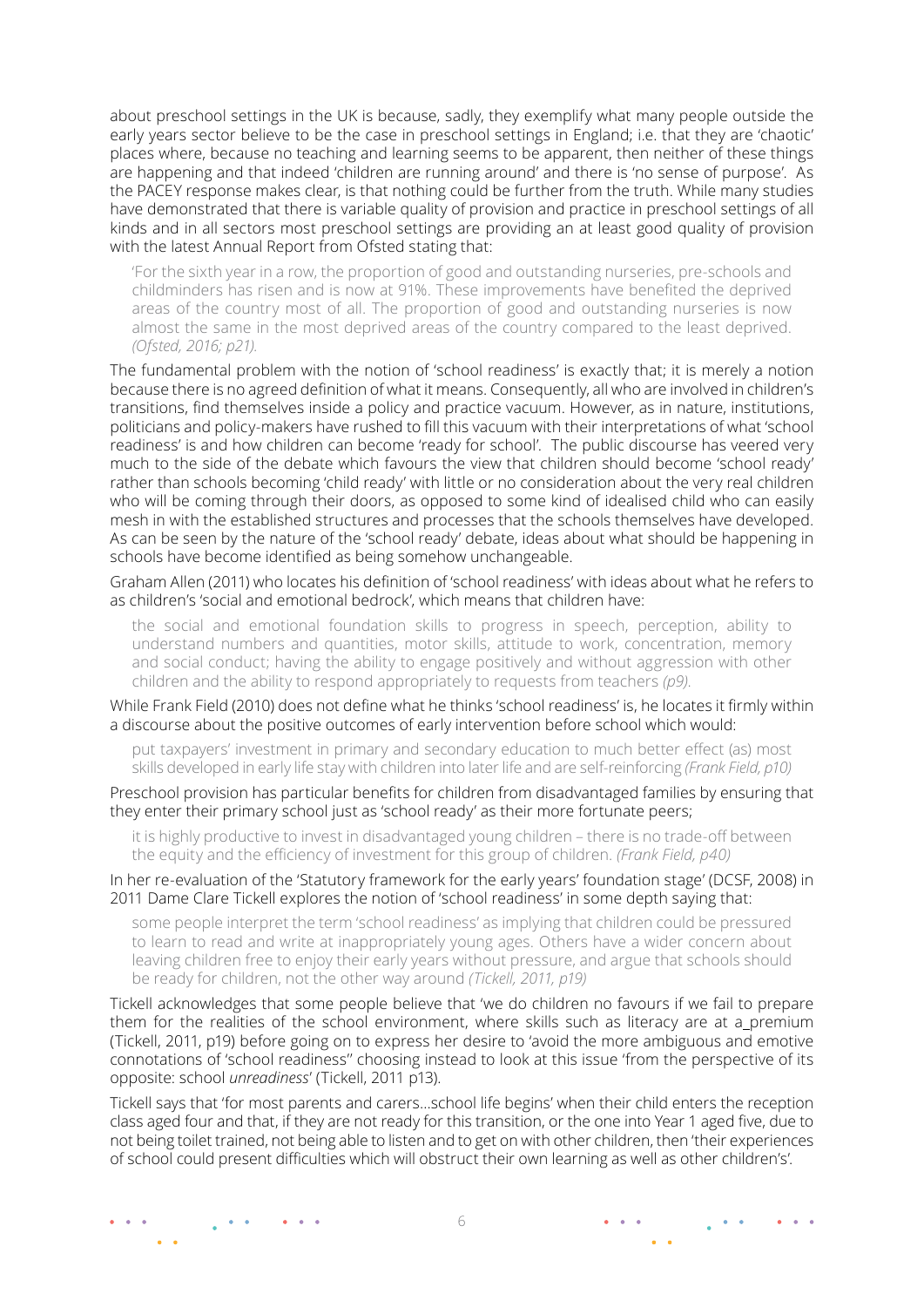<span id="page-6-0"></span>Perhaps the time for reports such as Allen's, Field's and Tickell's to influence the structures and processes of early years policy-making has passed by and, for all of its powers, a body such as Ofsted cannot turn the 'ship-of-state' around as quickly as some might wish. In any case, it looks like the debate about what is meant by a 'school ready' child is set to continue for some time to come with the demarcation lines dividing those who look for a more traditional, teacher-led approach in the early years opposed to those who have adopted, and want the field to adopt, an approach in which parents and practitioners support, facilitate and encourage preschool children to be the leaders of their own learning.

# Local Analysis of Need

Corby in Northamptonshire, England is a town that grew from a small village due to the investment of the steel industry. Corby suffered greatly due to the collapse of this industry and remains the fourth most deprived ward in the country according to the Social Mobility Commission's 2017 report with high levels of unemployment, poor health and multiple disadvantage.

### The Pen Green Centre for Children and their Families

The Centre was established in 1983 with the belief that access to adequate early childhood services are a need and right for all families and communities. It was set up as an integrated service for families, staffed by a multi-disciplinary team including teachers, social workers, early year's workers and health practitioners. The Centre was initially jointly funded by the Local Authority Education and Social Services departments. In 2006 the Centre acquired maintained school status.

The ethos of the work was, and still remains, underpinned by the principles of community education, and the belief that all parents have a critical role to play as their child's primary educators. Parents and practitioners together created an organisation through which nursery education, family support, and adult community education could be combined under one roof as a comprehensive integrated service. A commitment to the children and families of the local community and encouraging their active voice and involvement in the planning of their services has remained a core value of the Pen Green Centre today.

Within the essence of this case study, the understanding of parental engagement remains as such. The fundamental rights of the child and their family, including the right to be heard, are upheld within the very many areas of the Centre. In circumstances where children and families are supported in work with external agencies the Centre will support children and families and undertake the role of advocate where required.

Our Nursery School and Early Years Provision have consistently been judged as 'Outstanding' by Ofsted, the regulatory education inspection organisation for England. The Centre has one maintained nursery school, split into three pedagogical spaces with the capacity for 264 children on roll or 120 full-time equivalent places for 3 and 4 year olds and 24 places for 2 year olds. In addition there is an off-site Early Years provision that offers 15 full-time equivalent places for children aged 2-4 years.

These children are between the ages of 2- 5 and the offer includes the nursery entitlement including, 2 year funding, 15 & 30 hour nursery entitlement and the option to purchase additional hours across the day. In addition there are two education with care settings, the Nest and the Couthie which offer care and education for children aged 9 months-3 years offering a total of 30 places across morning and afternoon sessions. In recent academic years the Nursery has seen an average of 25% of children attending who are entitled to Early Years Pupil Premium and also a rise in the number of children attending with SEND, currently at 22% of Nursery places.

In addition to our provision for young children and their families, we provide support and training for parents including functional skills in Maths and English and CACHE 'Introduction to Childcare' courses, levels 1-4.

The Centre has previously been involved in the Local Authority Race to the Top initiative in 2015/16 which also focussed on transitions from Nursery to school. There is, therefore, already an existing cohort of children that the Centre has followed whose transitions have been studied. The START project built upon learning gained from that initiative.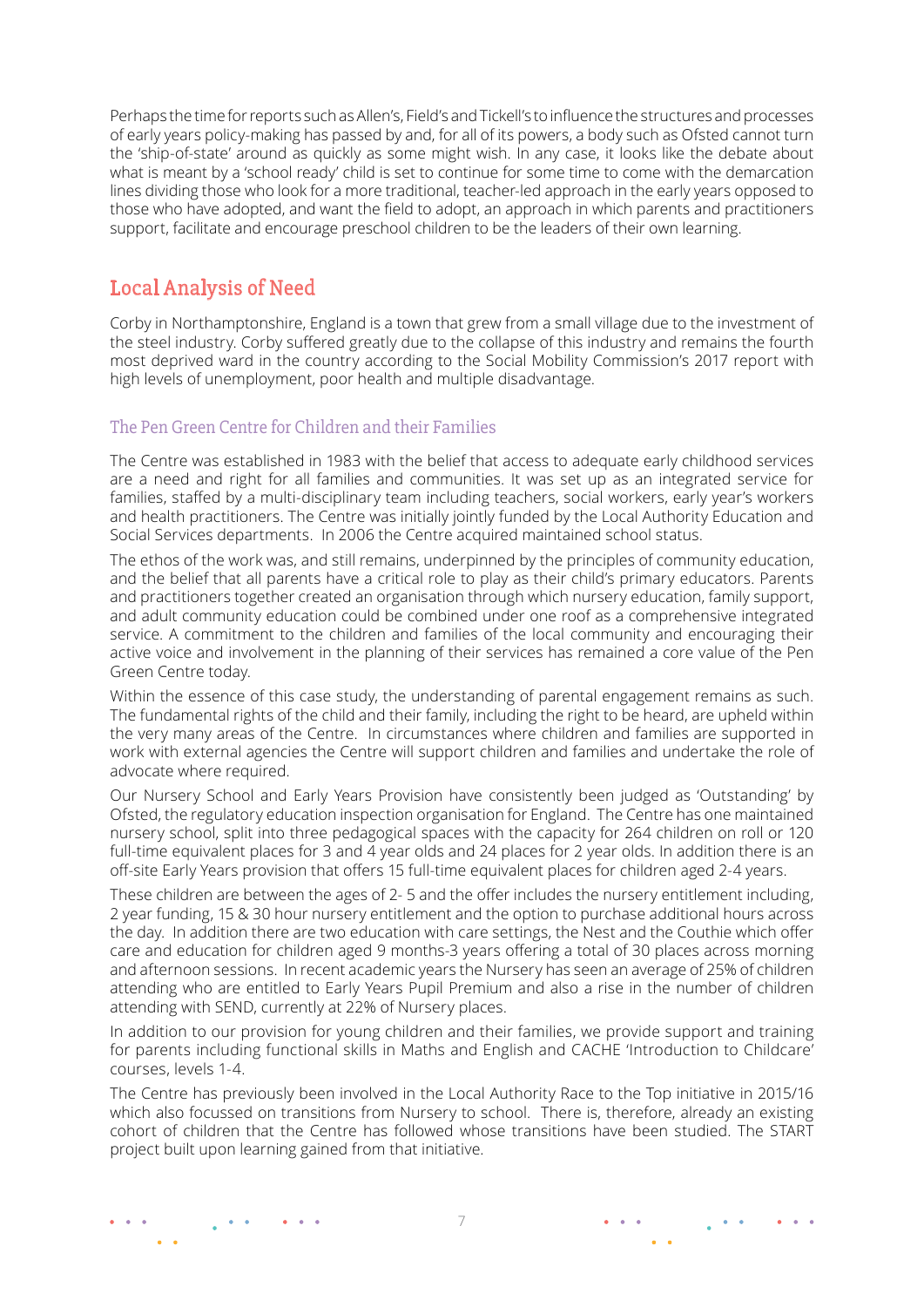<span id="page-7-0"></span>The Pen Green Research, Development at Training Base opened in 1996, linking practice with research and working with practitioners as researchers. The START project team for Pen Green was unique within the Project as it combined both practitioners within the Nursery spaces and researchers working within the same organisation and to the same ethos and principles of parental engagement at all levels.

### Our Lady of Walsingham Primary School

Our Lady of Walsingham Catholic primary school is a faith school located in Corby, Northamptonshire. The school converted to an academy in March 2015 and became part of the newly formed St Luke Academies Trust. The Lloyds housing estate on which the school is located sits within the 30% bracket of the Indices of Multiple Deprivation (IMD).

At present there are 320 children on roll. Over the past 6 years this is an increase of 50% as the school has moved from 1 form entry to 2 form entry.

The proportion of children with English as an additional language (EAL) has considerably increased over the past six years and is currently at 52% (whole school). In one of the reception classes this is currently at 72%. In addition there are a number of Traveller children who attend.

Children come to Our Lady's school from a number of different nursery settings across the town, however the two main 'feeder' nurseries are the Pen Green Centre and Little Learners, a private nursery which is based on the school site.

Prior to the START project the school was involved in the pilot project 'Race to the Top' alongside the Pen Green Nursery. This project focussed on easing transitions from nursery to school for more vulnerable children. Six children were identified who, due to individual circumstances, would find the transition process more challenging. This included children with EAL, children with Special Educational Needs and Disability (SEND), children in the care (CIC) of the Local Authority, children from a traveller background and children of parents with mental health issues.

The transition process for all children from Our Lady's School moving from Nursery to Reception, prior to the START project was for:

- Children to receive a home visit by the Reception class teachers in June
- Children to spend a day in their new class in July (Local Authority recommendation)

Additionally what we noticed was that there was low parental engagement, with parents only being spoken to by teachers, and rarely entering the class environment or school unless there was an issue. Discussions about this, and a recognition of the particularly low involvement for parents with English as an additional language led to the decision to enter into the START project.

### Rockingham Primary School

 $\frac{1}{2}$  ,  $\frac{1}{2}$  ,  $\frac{1}{2}$ 

 $\sim$ 

 $\bullet$  .  $\bullet$ 

Rockingham Primary School is a 280 place Primary School with 40 places per year group. From 2016 – 2017 Rockingham Primary School has increased to 60 places in the Early Years, this will continue year on year until the school reaches capacity in 2022. In Britain the Early Years Foundation Stage (DfE, 2017) crosses the pre-school and foundation stage allowing for the same curriculum to guide the practice for all children aged three – six years. The school became an Academy in August 2013 as part of the David Ross Education Trust.

Rockingham Primary School was inspected by Ofsted in December 2016. The school was judged to be a 'good.' school across every category. As part of their report, inspectors noted that:

- The school has a caring ethos that values pupils and families alike. Staff know families well and pupils feel safe and secure.
- Pupils' personal development and behaviour are good. They work hard in lessons and take pride in their work. Pupils trust and respect staff and get on with each other well.
- Disadvantaged pupils and pupils who have special educational needs and/or disabilities make good progress from their different starting points. Effective teaching assistants make a particularly valuable contribution to the progress of these pupils.

 $\bullet \qquad \bullet \qquad \bullet$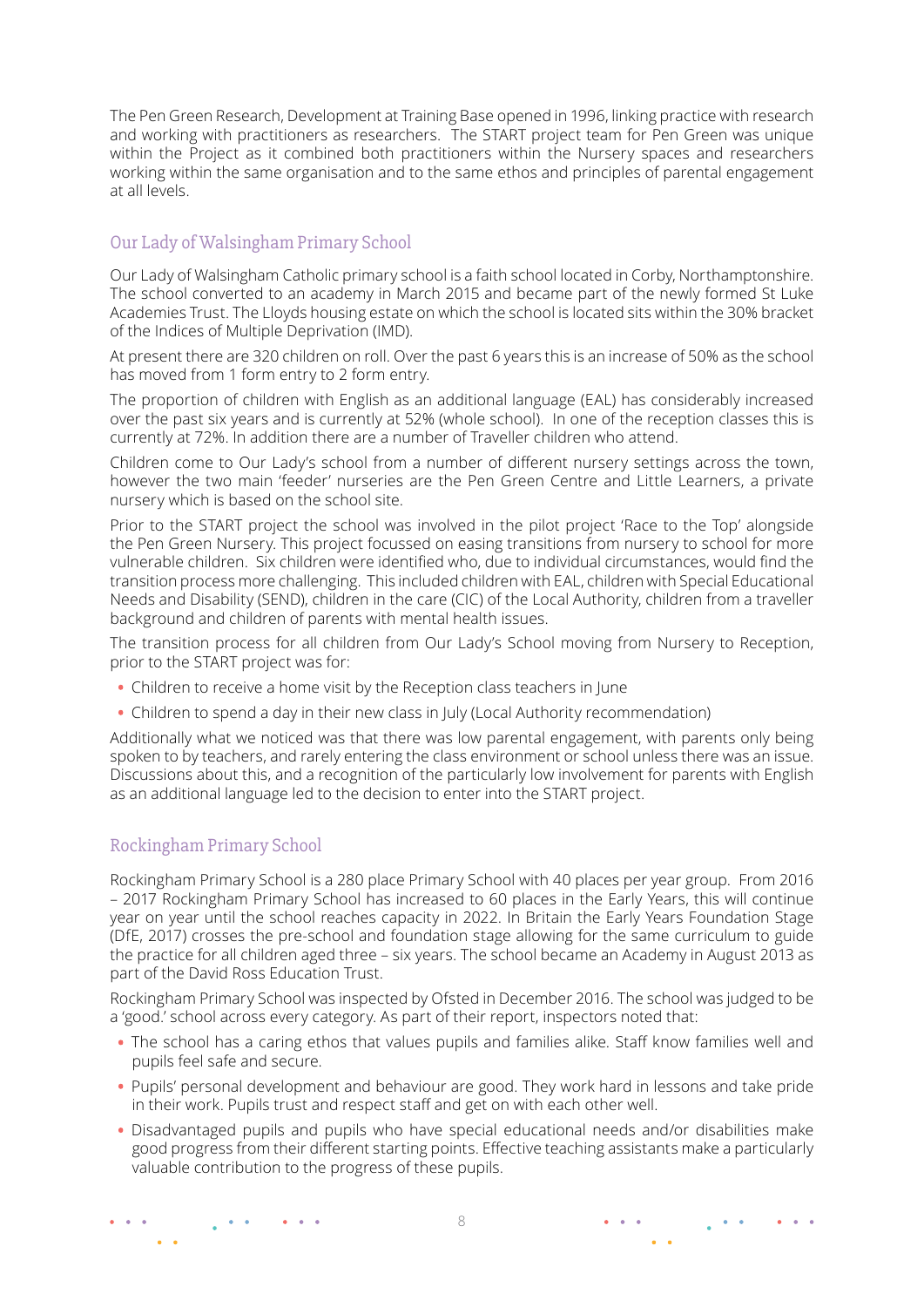<span id="page-8-0"></span>The number of pupils eligible for free school meals is above the national average, as are the number of pupils who speak English as an additional language (EAL). The school adopted the focus of their studies as parental mental health and the effect of this in the experiences and outcomes of the children both transitioning as new school members and the existing cohorts within the school.

# Methodology and Ethics (development and implementation of the action plan)

It is not coincidental that the methodology and ethics section of this report into our study of children's transitions in the Corby locality is combined. It is a conscious choice because the ethics and methods which were followed and employed during the Project shaped and formed each other in a symbiotic way as practitioners and researchers responded to the needs and circumstances of those who participated in the research. Children, parents, practitioners and researchers were engaged in a research process underpinned by the ethical practices used and developed over several decades to support practitioners at the Pen Green Centre to research and evaluate their own practice (Whalley et al, 2017). This tried-and-tested model of ethical research has been used at Pen Green for:

- The annual evaluation cycles of the Corby Sure Start Project in which trained parent-researchers carried out the interviews with parents in the community and contributed to the data analysis, findings and recommendations in the Project reports (Tait et al, 2001;)
- Research work carried out with three settings in Corby funded by the Children's Workforce Development Council (McKinnon and Chandler, 2008)
- the Transforming Early Years Project which was funded by NESTA and supported by the Innovation Unit (NESTA, 2011)

The research ethics at Pen Green have always focused on working with children and families in ways that meet their needs so that their participation in any kind of project is carried out in ways that ensure that they feel they are taking part 'on their own terms'; that is, they engage in the research on the basis of it being 'done with' them and not 'done to' them.

The approach at Pen Green is captured in its own code of ethics which states that research at Pen Green should always:

• Be positive for all the participants

 $\frac{1}{2}$  ,  $\frac{1}{2}$  ,  $\frac{1}{2}$ 

 $\bullet$   $\bullet$   $\bullet$ 

 $\sim$   $\sim$ 

- Provide data that is open to, accountable to and interpreted by all the participants
- Focus on questions that the participants themselves (parents, children and staff) are asking
- Be based on a relationship of trust where people's answers are believed
- Produce results which are about improving practice at home and at nursery, or at least sustaining it (Whalley et al., 2007, p12).

This thinking spans the age-range and circumstances of children, parents and families so that their participation takes place in the context of their fully informed consent to do so based on the following tenets:

- In the case of children it is accepted that they are too young to give consent to take part in research due to their age so their parents and carers must give their informed consent for their child to be part of any research.
- However, it is also recognised that children can, and should be enabled to, give their assent when being asked questions, being observed or videoed etc.; researchers should ask permission of the child to do any of these things and if this is refused by the child saying 'No' or similar, shaking of the head, turning away to indicate that they are not assenting etc. then the research cannot take place. Where the child gives their assent verbally, by nodding their head or facial expression it is then the researcher's responsibility to ensure that the assent given is continued during the research process by noticing the child's facial expressions, gestures, body language and other forms of non-verbal communication to any point where these show that the child wants the discussion, observation or videoing to end. At that point, the research must be stopped (Arnold, 2015, p19-26).

 $\frac{1}{2}$  , where

 $\bullet \qquad \bullet \qquad \bullet$ 

 $\bullet \quad \bullet \quad \bullet$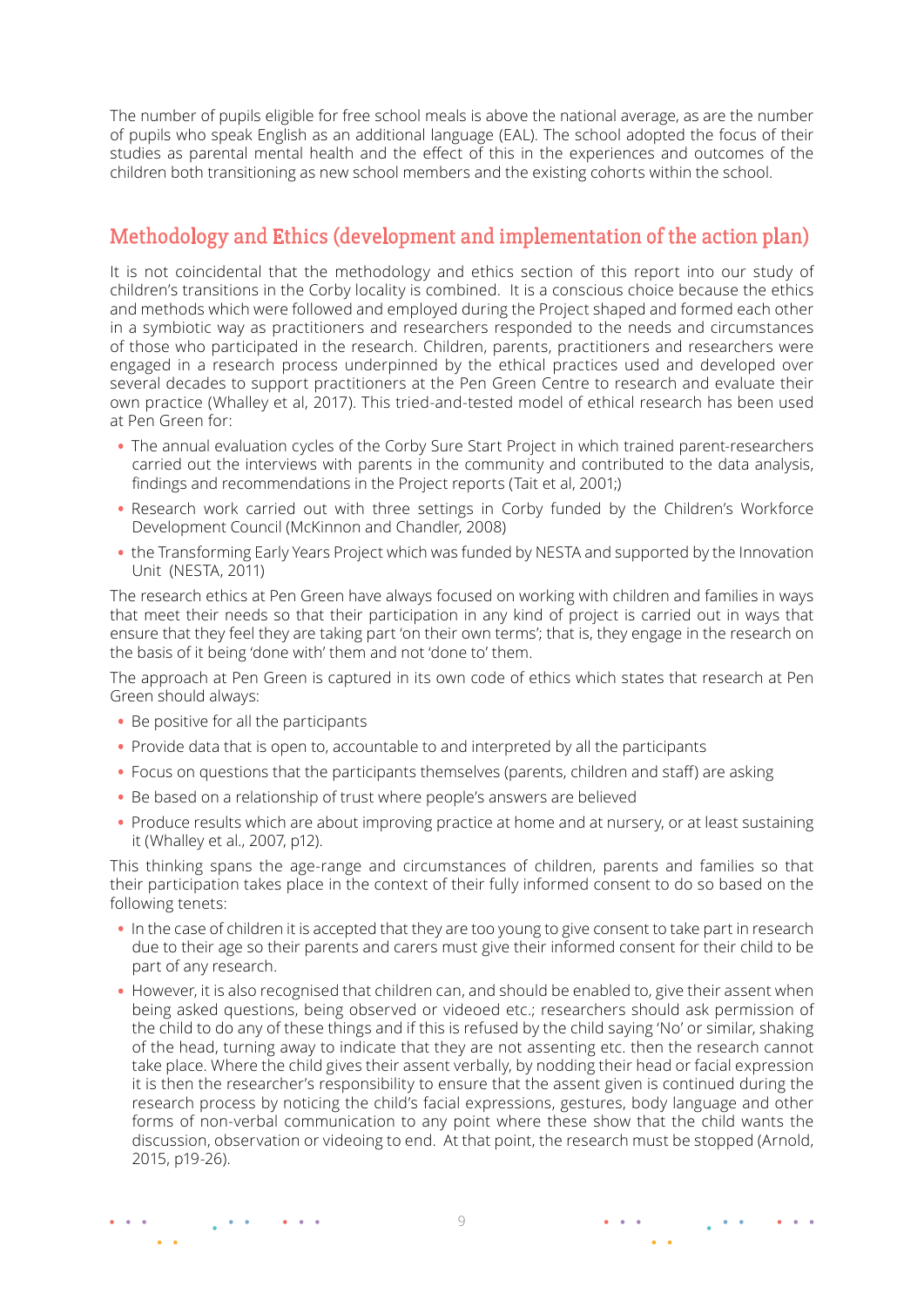<span id="page-9-0"></span>• When conducting research work with adults the customary ethical considerations about anonymity and confidentiality of any information they share, are clearly explained to them. They are then asked to give their fully informed consent in writing for their participation, and that of their children, to take place. The possibility of their withdrawal, and that of their children, from the research, along with any of the information that they share, is also discussed with them and it is made clear that, should they choose to withdraw themselves and/or their children from the research process that this will not have any negative consequences for them.

Research conducted by the team at Pen Green is also informed (Please see [Appendices 1](http://start.pei.si/wp-content/uploads/sites/11/2019/05/03_UK-app-1.pdf) & [2](http://start.pei.si/wp-content/uploads/sites/11/2019/05/03_UK-app-2.pdf) for templates for consent to participate from parents and practitioners.) by the codes of ethics of organisations whose ethical stances we subscribe to and support which are drawn upon as and when their particular ethical considerations are most appropriate, for example:

- Ethical Guidelines for Educational Research (BERA, 2011)
- Ethical Code for Early Years Researchers (EECERA, 2014)
- Code of Ethics (Early Education, 2011)

### Selecting a 'Purposeful' Research Sample

The children involved in the START Project were moving from nursery to reception class within school. The cohort comprised vulnerable children at risk of social exclusion including children from the travelling community, children living in poverty, children with SEND, children known to social care or a combination of all of these factors. In addition some of these children also deferred their school place for a further academic year and therefore may have experienced losing their peer group at the previous year's school intake, and gaining a new peer group in their additional year at nursery.

The children and their families involved in the study are within the most vulnerable groups and most likely to be at risk of social exclusion. The very nature of their own particular circumstances influence their ability, or desire, to be fully engaged and participative at all times throughout the project.

The following bullet points are salient aspects of the project, outlining what needed to happen and how it could be undertaken in a sensitive and ethical manner:

- The nature of the cohort of children required ethical sensitivity around the specifics of the individual children's situations.
- The initial interviews led to subsequent home visits where families were most likely to feel comfortable to engage in a 'flexible' semi-structured interview process with practitioners and researchers. The intention was that researchers would say as little as possible and offer the time to the parent to articulate their thoughts, feelings and opinions about their child's transition and how they experienced this process themselves. A standardised consent form was used with participants enabling them to give their fully informed consent for themselves and their children to participate in the START Project.

Other activities used to gather data and support the project team were:

- Focus groups, drop-ins and activities with parents and children
- Child observations including the voice of the child

 $\bullet \quad \bullet \quad \bullet$ 

- Well-being assessments using the Leuven scale (Laevers, 1997)
- Researcher training
- Strategic management briefings

 $\frac{1}{2}$  ,  $\frac{1}{2}$  ,  $\frac{1}{2}$ 

- Gathering of baseline data
- Project review meetings and training.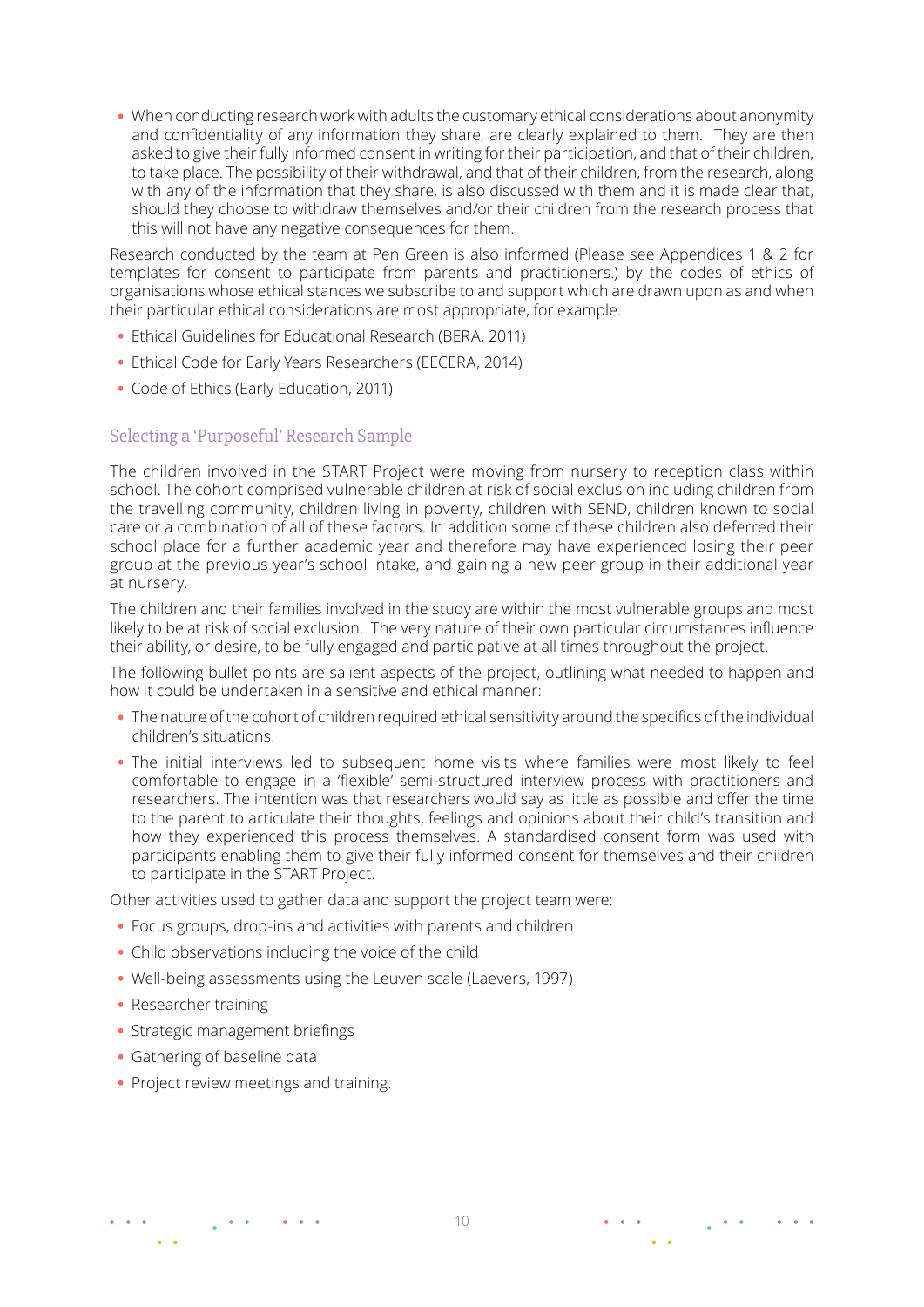### <span id="page-10-0"></span>Pen Green Centre for Children and their Families

The chosen method for gathering data from the parents of the children in the research sample was to carry out semi-structured interviews with them because of all of the advantages these offer in terms of their flexibility in the context of interviewing parents, some of whom may have been vulnerable in one way or another. The advantages of adopting this approach circulate around:

- Being able to follow up the parents' responses with other questions and queries which explored further what the parents had said
- Similarly, parents could ask for clarification and bring things into the interview conversation which they felt to be relevant.
- Three cycles of the interviews were carried out with each child's parents/carers:
- Prior to knowing which school the child would attend
- Once the school place was known
- After the child had started school.

#### **Practitioners**

Data was gathered from the practitioners and professionals who worked with the children by using focus groups to engender discussion among them about children and their transitions in ways that would fulfil the objectives of the focus group method, i.e.:

- Potentially increasing the amount and range of data collected from several people at one time
- 'Natural quality controls' can operate on the data gathering as participants act as 'checks and balances' on each other during discussions and where this is not happening the focus group's facilitator can intervene
- Participants can express themselves in their own words, and feel empowered in doing so
- Group facilitators can sensitively support quieter members of the group to offer their views so that the others can listen and perhaps reconsider their own thinking
- People who may not welcome a one-to-one interview, or are reluctant to complete a written questionnaire - perhaps because they lack confidence in their own literacy, or have other difficulties - can take part in an open but focussed discussion regarding something that they may have to contribute (Robson, 2006).

Both of the other settings involved, Our Lady of Walsingham Catholic Primary School (Our Lady's) and Rockingham Primary School were happy to be guided by Pen Green in relation to the methodological and ethical processes required.

This did not take place in some kind of 'bolt-on' way because one of the practitioners from Rockingham Primary had worked in a family support role at Pen Green for several years and was well-versed in how practitioner-based research took place at Pen Green. The Reception class teacher from Our Lady's had taken part in professional development training at Pen Green and was also familiar with the research approach.

# The Research Programme (implementation)

The research methods and timelines varied across all three settings involved in the project as they were specific to the demographics of each organisation and the needs of the participants within each of the organisations. This also ensured that individual starting points could be taken into account through the individualised methodologies. The individual research timelines can be found as Appendices, and evidence the individual activities that took place. Due to the iterative nature of this project, as issues and themes emerged, then interventions were put in place to respond at that moment in time. This often brought up new questions or dilemmas which became a focus of the project's next intervention.

**Contract** 

 $\bullet \qquad \bullet \qquad \bullet$ 

 $\mathbf{A}$  and  $\mathbf{A}$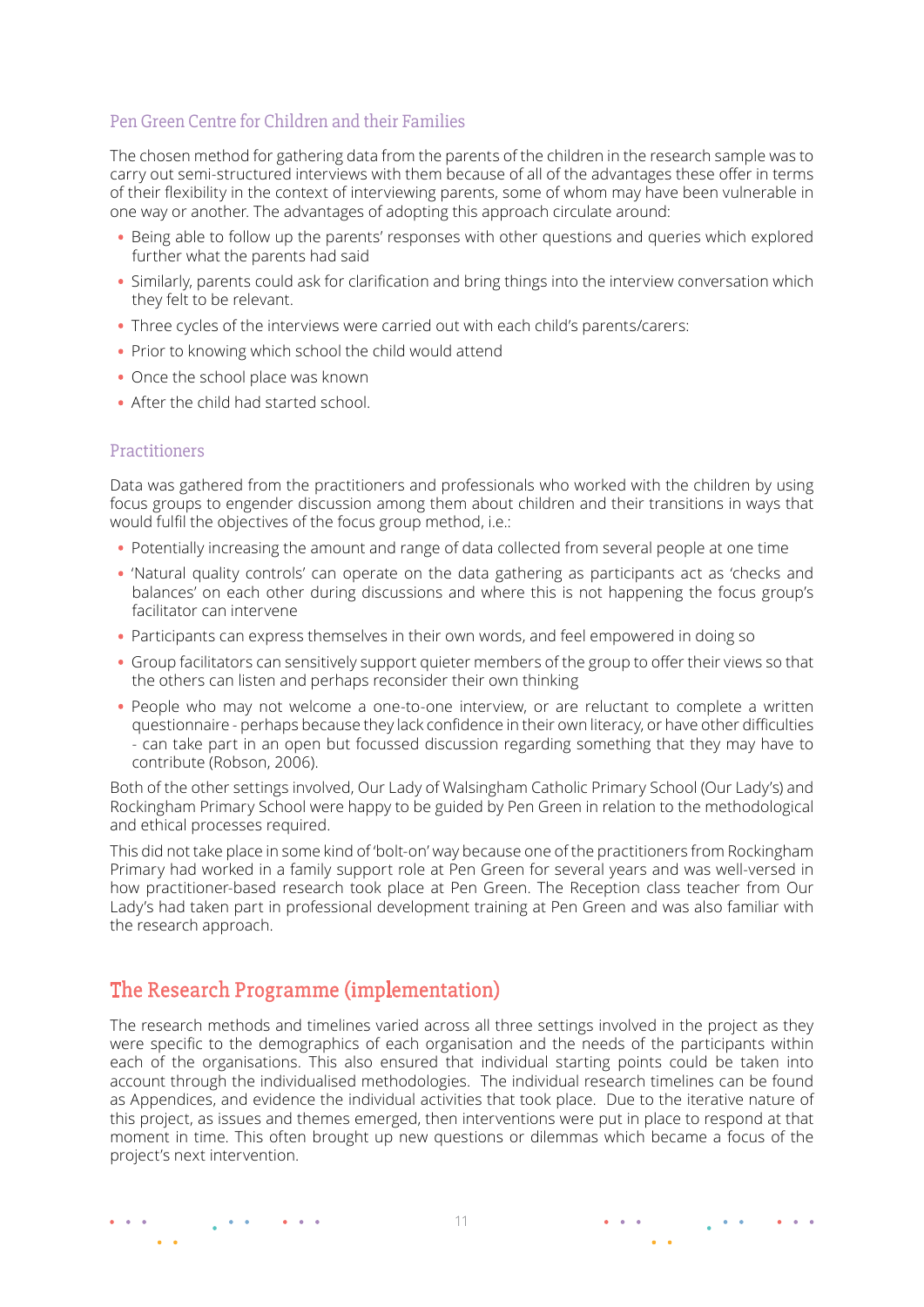<span id="page-11-0"></span>The learning drawn from the two international training weeks reinforced the principles of the implementation plan and provided opportunities to share the challenges and dilemmas in undertaking action research with vulnerable families. The opportunity to have protected time to share and reflect the common themes arising from the Project were invaluable and the learning drawn from these occasions were then translated on an ongoing basis to the work of the Project.

#### Pen Green Centre for Children and Families *[\(full timeline can be found within Appendix 3\)](http://start.pei.si/wp-content/uploads/sites/11/2019/05/03_UK-app-3.pdf)*

Within Pen Green post transition interviews were held with parents whose children had previously transitioned from the Pen Green Nursery to various schools within the town as part of the Race to the Top initiative. These were to elicit the previous success of transitions, according to parents, in order to inform the START project moving forwards. In addition focus groups were held with practitioners from Nursery and schools to further inform our thinking, through taking into consideration the parents responses to the post transition interviews. In effect we were advocating for the parents voices to be heard across the project.

As leaders in the field of parental engagement Pen Green (Whalley et al: 2017) facilitated a whole project training week for researchers and practitioners from the four participating countries (40 participants). This included training on 'Parents Involvement in their Children's Learning' and also 'Action Research' training, in order to support participants to utilise these approaches to engaging families in their own project work. The successful culmination of the week was the production of Action Plans for each country to progress their work.

Moving forward Pen Green engaged in undertaking a series of video observation of the six children involved in the project. It has long been evidenced that the use of video for observation is a powerful tool, giving the opportunity to revisit and review video material, often alongside other participants (Jordan and Henderson, 1995). The period of time in which the video observations were untaken (March - August 2017) encapsulated the timeframe in which parents and families:

- Were choosing and making their application to the Local Authority for their preferred school
- Found out about which school they had been allocated
- Commenced the transition process

This allowed us a window into parents and children's reactions to events at the time they were occurring, and offered opportunities for individualised support according to circumstances and family need. Additionally during this time period parent interviews were undertaken prior to families knowing which school had been allocated for their child and also post confirmation of school allocation.

We held a 'Market Stall' event. This was an event to which all nurseries and reception class teachers in Corby were invited. The purpose of the event was to provide the opportunity for practitioners to share information and knowledge of the children who have been in their setting with their new reception class teacher.

Preliminary findings from the START project were shared at the European Early Childhood Research Association (EECERA) conference in Bologna in August 2017.

Once children had transitioned to Reception classes in the Autumn term a sequence of research activity took place in order to consider children's lived experience. The activities were:

- Post transition interviews with all parents involved
- Observations of children post transition in reception classes
- Focus groups with practitioners from both nursery and schools

Further dissemination of this project work was carried out with Specialist Leaders in Education within Northamptonshire, sharing and developing good practice.

#### Our Lady's Primary School *[\(the full timeline can be found in appendix 4\)](http://start.pei.si/wp-content/uploads/sites/11/2019/05/03_UK-app-4.pdf)*

Preliminary work was undertaken to consider previous transitions into the setting. This involved posttransition interviews with parents (2016, giving the setting a realistic evidence based starting point.

Following this the Senior Leadership Team at the school met to discuss how to better '*engage with parents in the Foundation Stage'.* This prompted the development of a number of initiatives by the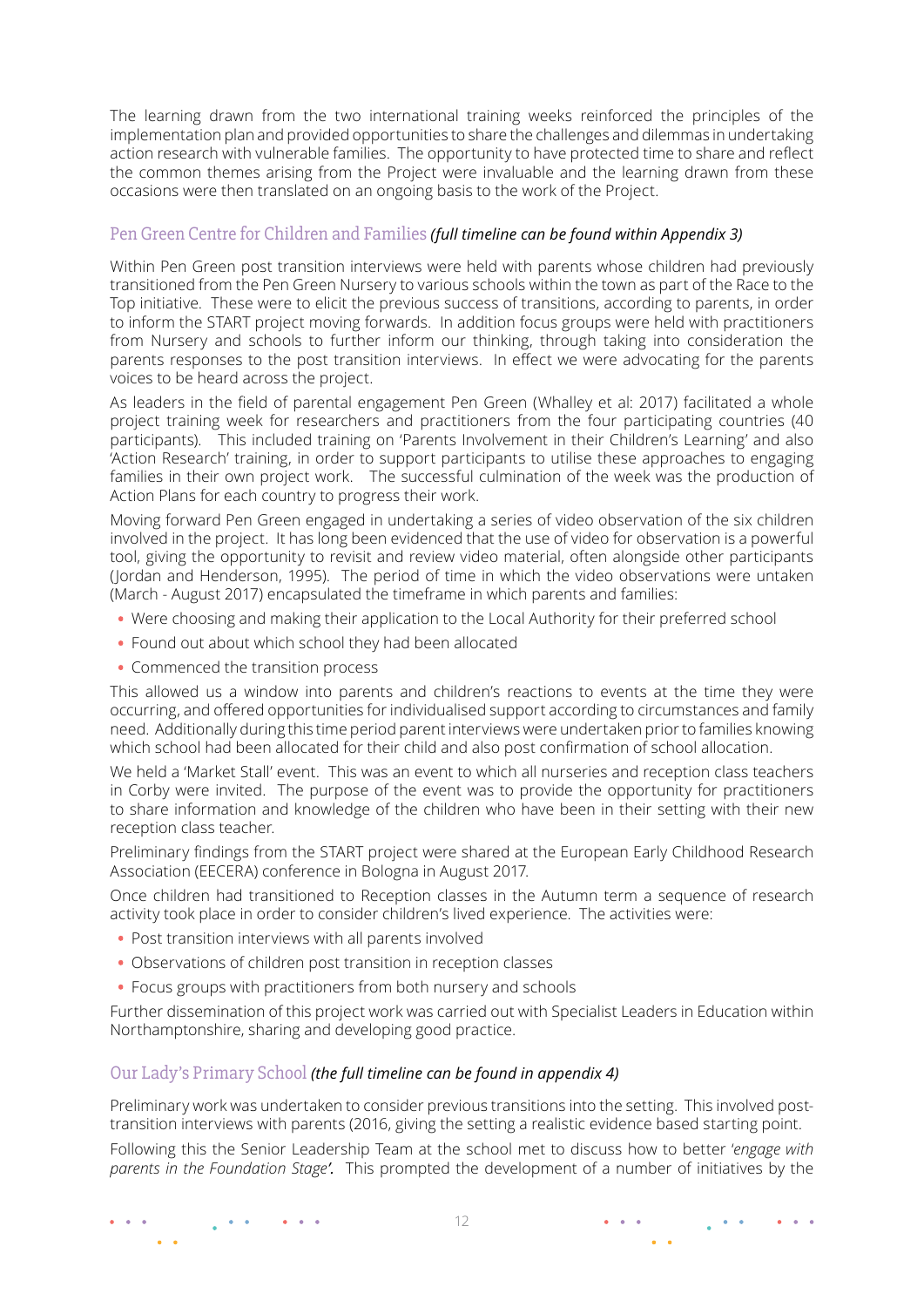<span id="page-12-0"></span>Reception teacher including a consideration of how to reduce non-attendance of the most vulnerable children; and how to more successfully engage families with English as an additional language; and how to consider children's progress. The initiatives included:

- Drop-in sessions for parents, before school and after school
- Introducing specific parent involvement activities, ie reading sessions for parents
- Extending the home visiting programme to include Year One
- Parent and toddler sessions for families
- Support for parents with EAL

The newly introduced activities were followed up with formal questionnaires and informal conversations with parents regarding their engagement in the newly devised initiatives.

#### Rockingham Primary School *[\(full timeline can be found as Appendix 5\)](http://start.pei.si/wp-content/uploads/sites/11/2019/05/03_UK-app-5.pdf)*

Rockingham Primary School had previously reviewed their transition process and had set up a 'move up, stay up' initiative. This was an initiative in which children move up to their new classroom prior to the summer holidays, with the intention that this will alleviate some anxiety about not knowing what their new class teacher or room will be like. For the START project the school sent out questionnaires to parents about their experience of this initiative. Additionally children starting Reception were able to all start at the same time and on the same day.

Previously children's intake was 'staggered' across time and days. Parents were also invited to answer questionnaires in relation to children beginning school in this manner and the new Admissions Policy outlining this. A further questionnaire was undertaken to consider families opinions about how they felt their child's transition was, and whether they felt they had been ready to start school. This was triangulated (McNiff, 2010) through questionnaires to the children to ascertain their opinion about their own transition (Malaguzzi, 1993).

To follow through the projects focus on vulnerable children further, Rockingham elected to consider what we can do for the children transitioning to us who may be affected by poor maternal mental health and families in which there is domestic abuse, in order to support the children most appropriately.

The school also wanted to ascertain if 'move up stay up' supports the children's transitions from the reception class to their year one class, and whether families thought this process was of benefit to their child.

# Findings (Impact)

#### Pen Green Centre for Children and Families

The findings are drawn from the following data sources:

- Parental Interviews
	- both pre and post school place confirmation
	- post transition to school
- Children's video observations

 $\frac{1}{2}$  ,  $\frac{1}{2}$  ,  $\frac{1}{2}$ 

 $\bullet$   $\bullet$ 

• Practitioner focus groups, post transition

Through a process of open coding (Corbin et al, 1990) the primary themes emerging from the data were:

- Children not able to self-regulate, which manifested in different behaviours such as:
	- Lashing out, biting and spitting at other children, not tolerating other children interrupting their play.
	- Using patterns of constant running around, using physicality to 'fit in'.
- Children using objects to help themselves to regulate, such as:
	- Swinging on a swing when feeling overwhelmed

**All All A** 

• Carrying and playing exclusively with one set of toys (animals)

 $\begin{array}{cccccccccc} \bullet & \bullet & \bullet & \bullet \end{array}$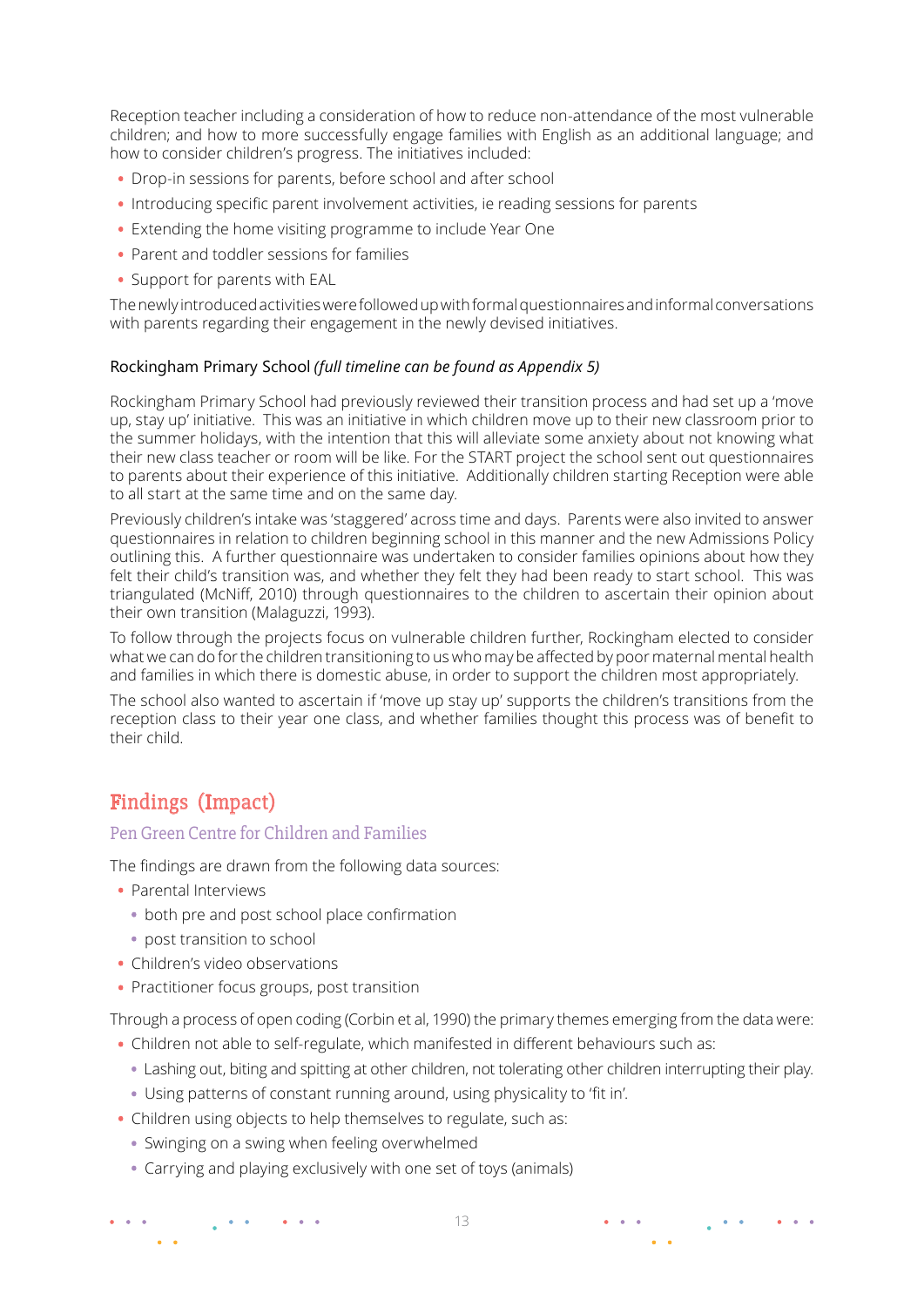- Children's inappropriate and minimising responses when physically hurt
- Children repeating patterns in their play (schemas) (Arnold, 2012)
- Children, who because of their physical condition are too debilitated at times to be able to express their needs
- Parents, because of their own needs not being met, are unable to meet the needs of their children.
- Parents differing pre-conceptions about school, based on their own experiences
- Parents either being able to advocate well for their children, or not.
- Parents Identifying their pre-conceptions of what school represents and the 'rules' that this involves. What further work is required to improve this experience for parents in order to further support their child in the move to Reception.
- Family Workers key role in establishing key relationships with very vulnerable children, the child naming objects within the home environment to linked to workers' names.
- Practitioners reported the challenges of responding to individual children's needs within the higher class ratio and the existing school culture.
- The impact of the shared video work with Practitioners, how they could best support children with their individual needs.

Overall themes:

- Understanding the impact for children, parents, practitioners and environments and the external factors which influence the transition process.
- Impact for children's rituals/routines for self-regulation during daily transition points taking into account ' *horizontal transitions, those happening consecutively during the day between home and other carers and settings' (O'Connor, 2018)* in addition to the vertical transitions made as part of their journey across age related milestones
- Time to reflect on own practices within a multi-disciplinary team.
- Ever increasing use of theory to help understand children's emotional lives and context.
- The current school perception of the transition process and the gulf between what is needed to support children and the school's attitudes and resources to do this.

As these themes emerged from the research data, it very quickly became apparent that staff teams were already working with individual children and families to consider how best to support them, and to gain a shared understanding of why children sometimes behaved in such challenging ways. This then became the 'nub' of what would be shared with the class teacher during the transition process. For instance, one particular child, who had been in three foster homes and was then to be adopted demonstrated repeated patterns in his play of containing and transporting. He in effect, carried his belonging around with him. It would be important that any school this child was going to would understand why he was doing this, in order to support him appropriately.

For a child who might be lashing out and hurting others it would be important for the new class teacher to understand the triggers for the behaviour and the strategies engaged to work with him effectively in nursery. This would be important for both the class teacher, in understanding the most appropriate way to engage with the child, and would provide consistency in the messages the child receives.

Teachers, from each of the schools the project children were transitioning to, attended the Market Stall event, to gain relevant, and in-depth, information about the children who would be transitioning to their schools from Pen Green Nursery.

#### *[Summaries of the individual findings and themes can be found as Appendix 6](http://start.pei.si/wp-content/uploads/sites/11/2019/05/03_UK-app-6.pdf)*

 $\sim$ 

 $\sim$   $\sim$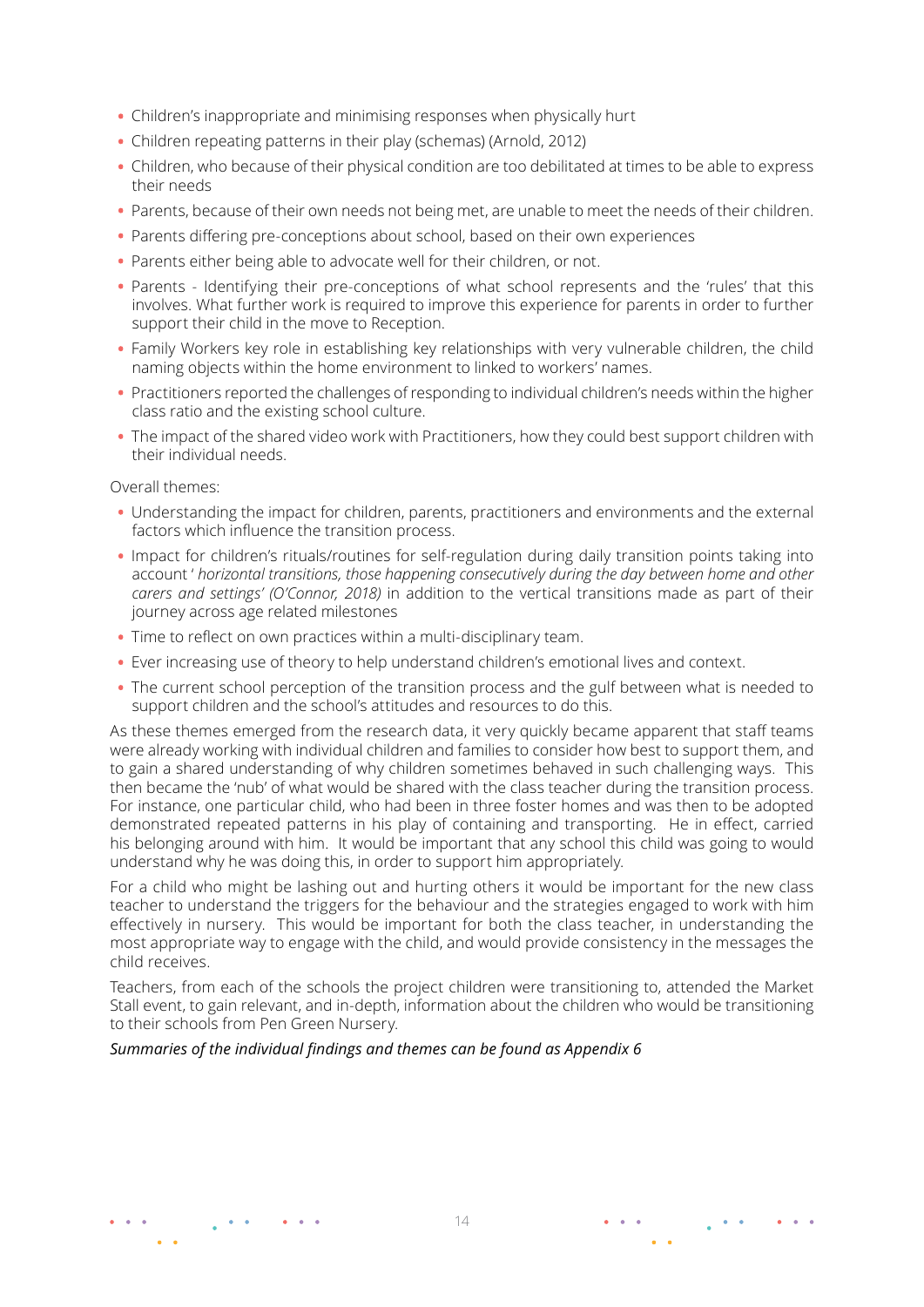### <span id="page-14-0"></span>Our Lady of Walsingham Primary School

The findings are drawn from:

- Parental Questionnaires on transition process for children starting Reception
- Post transitions survey for the children at end of Reception
- Baseline and comparative data for children in Reception including attendance and good levels of development
- Feedback from parents from new initiatives and informal discussions

In the *Parental Questionnaire* on transition parents were asked about the importance of a home visit by the teacher prior to starting school. 100% stated that it was important.

*'very important, it was lovely to meet the teacher and get to know her a little before the start of school'; 'it is important it helped my child massively, know the face, the smile!'; 'Gran is happy, Mum is happy;'* 

For starting school the main responses from questionnaires referred to children being *'nervous, anxious, emotional'*. When asked what school could do to make this better parents responses focussed on *'more communication from the teacher around child's experiences of the day'* (80%).

In the Transitions survey, 100% (32/32) of parents stated that it was valuable for their child to spend a whole week in their new class as opposed to the one day recommended by the local authority. All parents (100%) felt that the practice should be repeated next year.

Commenting on the benefits of this practice 81% (26/32) included the following comments:

' Child felt at ease and understands what is expected in September'

'My child is more confident about the next step in her life'

'helps the teacher get to know the child as an individual and how they learn best'

'one week is really much better than one day, children can prepare for their next year'.

'I think transition week is a great idea especially for younger children, after getting relaxed over the summer it is quicker for them to adjust knowing their new teacher and classroom.'

'my child felt more at ease and understands a little more of what is expected of her in Year One'.

For five of the most vulnerable children in class who were very much the focus of this project the following data was drawn:

100% (5/5) of responses from parents of focus group children stated that they felt valued and listened to. Comments for future practice have been noted- namely that parents were mostly happy with transition process but that they felt they needed more time with class teachers.

In response to the question in order to continue to support new parents would they find a weekly drop in session at school helpful 80% (4/5) said yes.

In relation to their concerns around their child transitioning to Year One1 80% (4/5) said they didn't have any concerns, 20% (1/1) was a little nervous however stated 'after the week's transition event, I am not as nervous'.

When asked if they felt they were included enough over the year in relation to their child's learning 100% (5/5) confirmed they felt included.

#### Attendance Data (October 2017 half-term)

In the period of the Transitions Project for 2 children whose siblings/ cousins had continuously had poor attendance records (less than 70%) for the Summer and Autumn term 2017 their individual attendance records now show as 98.5% for Child 1 and 92.4% for Child 2.

#### Baseline data (July 2018)

In relation to Good Levels of Development (GLD) there was a graduated increase, year on year, in children's personal, social and emotional development scores, across the course of the project. More investment in the transition process has contributed towards children settling in more positively and achieving better outcomes in Good Levels of Development. Interestingly, three children whose families were not able to engage in the transition process did not make the same good levels of progress

 $\sim$ 

 $\sim$   $-$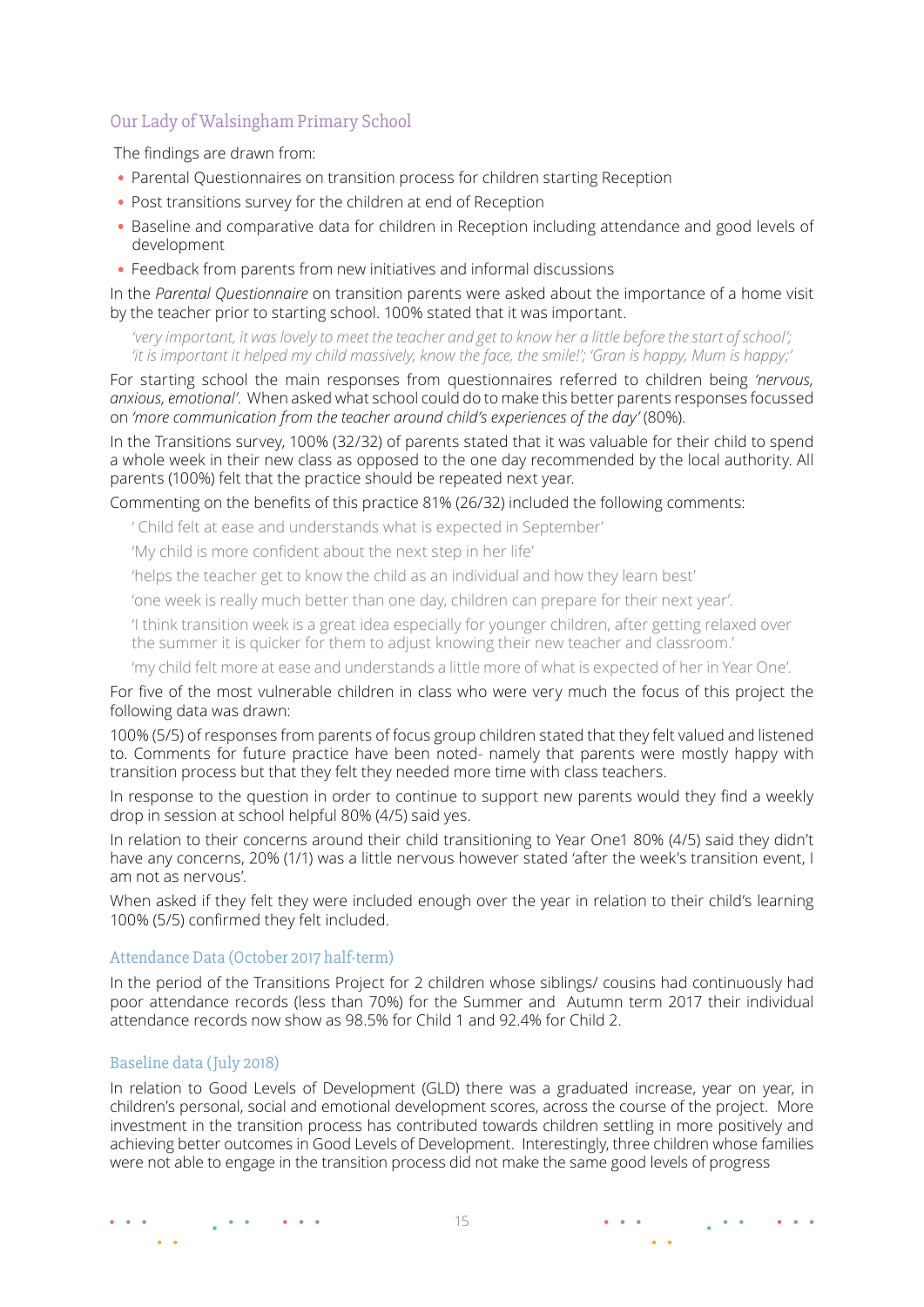#### <span id="page-15-0"></span>Feedback on new initiatives.

Reading with parents - 20 parents engaged with this initiative, unfortunately this did not include some of the vulnerable families that the teacher had been trying to establish relationships with, reasons for non-attendance included transport and anxiety over parental literacy skills.

Teacher being available at end of the day to mingle with parents - this has supported parents to feel confident in approaching the teacher and asking them about their child's day. It is a more positive experience for them as opposed to only speaking to them when something is wrong.

#### Parent drop in session (Oct 17) – parents from Reception & Year 1.

'A group of parents from our new reception classes and our Year 1 classes met together today to share their experiences on how their children were settling into the new school year. All seemed quite happy that their children are settling although they have anxiety around separation between parent and child which was significant for some. Other parents shared their experiences and their praise for the teachers who have helped to reduce their anxieties they feel school is a safe place for them to leave their child'.

Through the various initiatives there was in increase in informal opportunities for parents and teachers to further develop their relationships, resulting in increased two way communication with regard to the children.

### Rockingham Primary School

The findings are drawn from:

- Parental Questionnaires on transition process for children starting Reception
- Post transitions survey for the children from the Move Up, Stay Up initiative

To gain a wider picture from all parents whose children had recently started school (September 2017), questionnaires were sent home which explored if the family felt their children were ready to start school, and how they felt their children coped with their transition.

The findings from this questionnaire revealed the following:

The total number of Reception children was 40, with 60% (24) being returned. Within class there are 10 children in receipt of Pupil Premium, and are therefore considered as disadvantaged due to economic status. 7/10 parents whose children are eligible for pupil premium returned their completed questionnaires (70%). This cohort includes 1 child with SEND and no children with EAL.. 4 out of 10 have had cause for concern slips or EHA in the past term. Of the remaining 17 returned questionnaires 4 are SEND and 6 are EAL and 2 have had cause for concern slips in the past. Within these questionnaires 1 child was identified for the main case study.

All the questionnaires returned were positive about the transition experience both for their child and their wider family.

Many felt that it was emotionally easier for their children to settle when they came for the whole day and felt that part- time days set the children back, especially if they were used to attending nursery. They felt that getting into a routine early was beneficial and had made their child independent.

Several parents stated that it had helped to improve their child's attendance, which had previously been poor in nursery because they only had a couple of hours before they were going to pick their children up, so some days they would keep them off so that they could get important things done outside the home.

Parents also felt that their children had made great strides in their writing and reading, as well as in their behaviour. They felt the structure of school and routine had been beneficial and made their child more relaxed.

They stated that the following had helped their child to feel prepared;

- Information received prior to starting
- Home visits

 $\sim$   $\sim$ 

• Open afternoons and workshops

16

 $\bullet \qquad \bullet \qquad \bullet$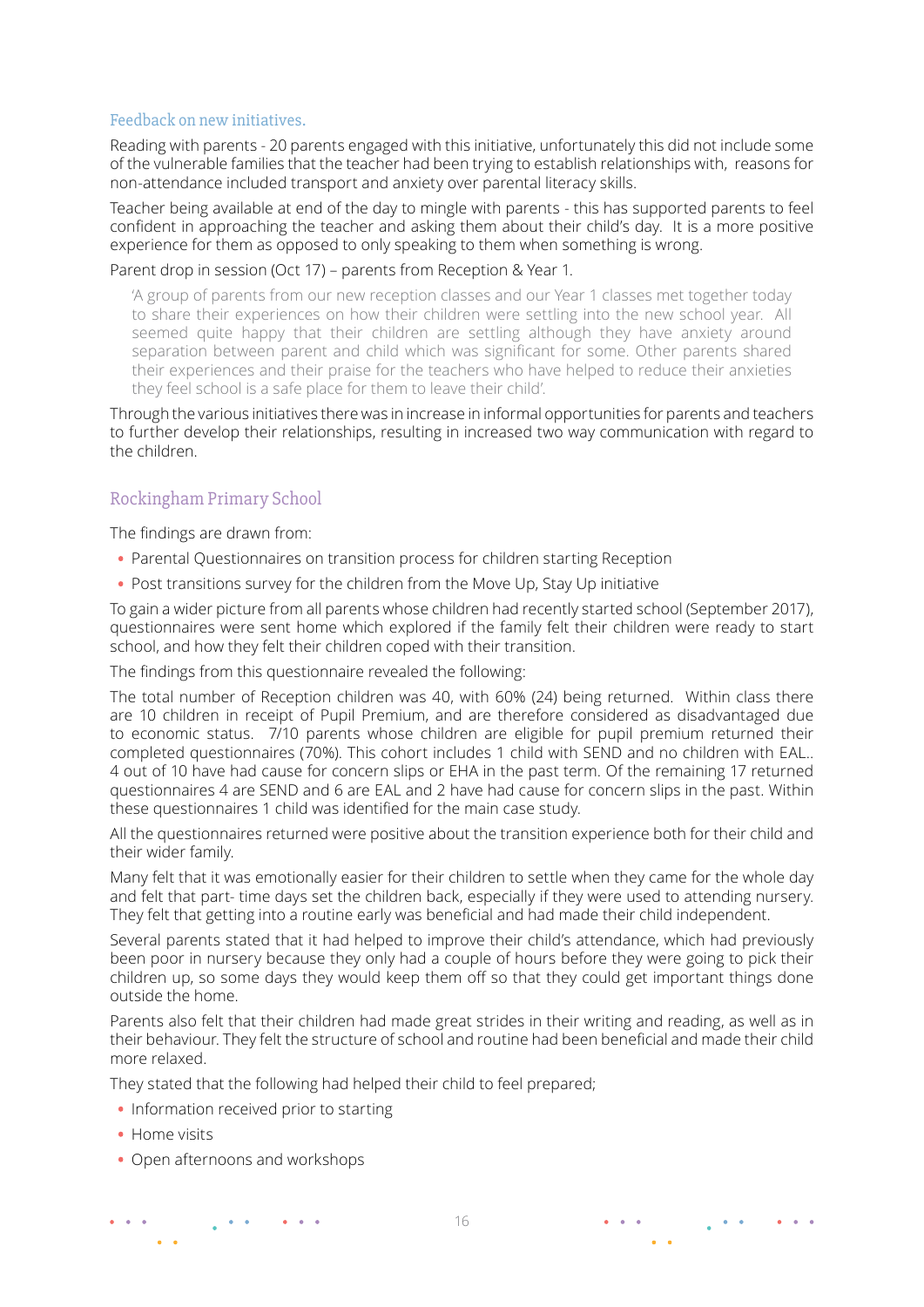- <span id="page-16-0"></span>• Having been to nursery previously
- Preparing the child themselves by teaching them to write their name
- Having older siblings at the school

As parents they felt that the process had benefitted their family because they were now able to get a job. Some parents felt that it would give them some 'me time' to recharge their batteries and also some 1:1 time with their younger children.

They all felt that they had had sufficient time to get to know and feel comfortable with the class teacher and felt that the home visits had helped with this. They felt that the school 'dojo' system had helped to continue this relationship between home and school especially when they were working parents who did not always bring or pick up their children.

Many felt that everything had gone really well but there were a couple of suggestions for enhancing the transition further:

- *'Maybe if the children could have some school visits while they are in nursery so they get more contact with the new place, faces and situation'*
- *'The nursery maybe try routine visits in the last term'*
- *Comments by teachers on how they felt transition could have been improved*
- *'The only thing I feel we need to do next year is to stagger the first day. With everyone arriving at the same time we didn't have long enough to chat with the parents before they left.'*
- *'We will think about how many children come in at each time throughout the morning'*

For the 36 children taking part in their experience of Move Up, Stay Up, survey the following data was extracted. 38% felt happy about the experience, with 19% feeling okay, another 19% feeling sad about leaving their teacher, 11% felt worried and 11% felt scared, 2% didn't respond. When asked if they wanted to move to Year One 58% said they did, 42% said no, with one child saying *'they didn't want to go but got used to it.'* When asked if they felt moving up before the summer holidays helped them to get to know their teacher, 86% said yes and 14% saying no, one child said *'they had forgotten their name while they were on holiday but remembered it when they saw her again'.*

As further information please see ['Case Study: Child A' - Appendix 7](http://start.pei.si/wp-content/uploads/sites/11/2019/05/03_UK-app-7.pdf)

Parent involvement continues throughout the year with a weekly drop-in for 'Book and Biscuit' on a Thursday morning and termly workshops for parents.

Changes that have been implemented from the findings of the research

- An hour stay and play session offered to each nursery provision attending the school in September
- Key named worker for each Reception child that the child can go to if they need to

# Challenges identified throughout the Project

### Pen Green Centre for Children and Families

The children and their families involved in the study are within the most vulnerable groups and most likely to be at risk of social exclusion. The very nature of their own particular circumstances influence their ability, or desire, to be fully engaged and participative at all times throughout the project to date.

Complexity requires staff time - The staff time invested in our regular meetings and the days spent together analysing and putting together the case studies their commitment to effecting changes to improve children's outcomes was significant.

This work has created an opportunity for the team to reflect on their experiences of being involved in the Project and, to this end, a reflective writing day is to be incorporated into our schedule, to consider how we might have better conceptualised this work, taking into account the complex and emotive nature of the subject matter.

 $\bullet \qquad \bullet \qquad \bullet$ 

 $\bullet$   $\bullet$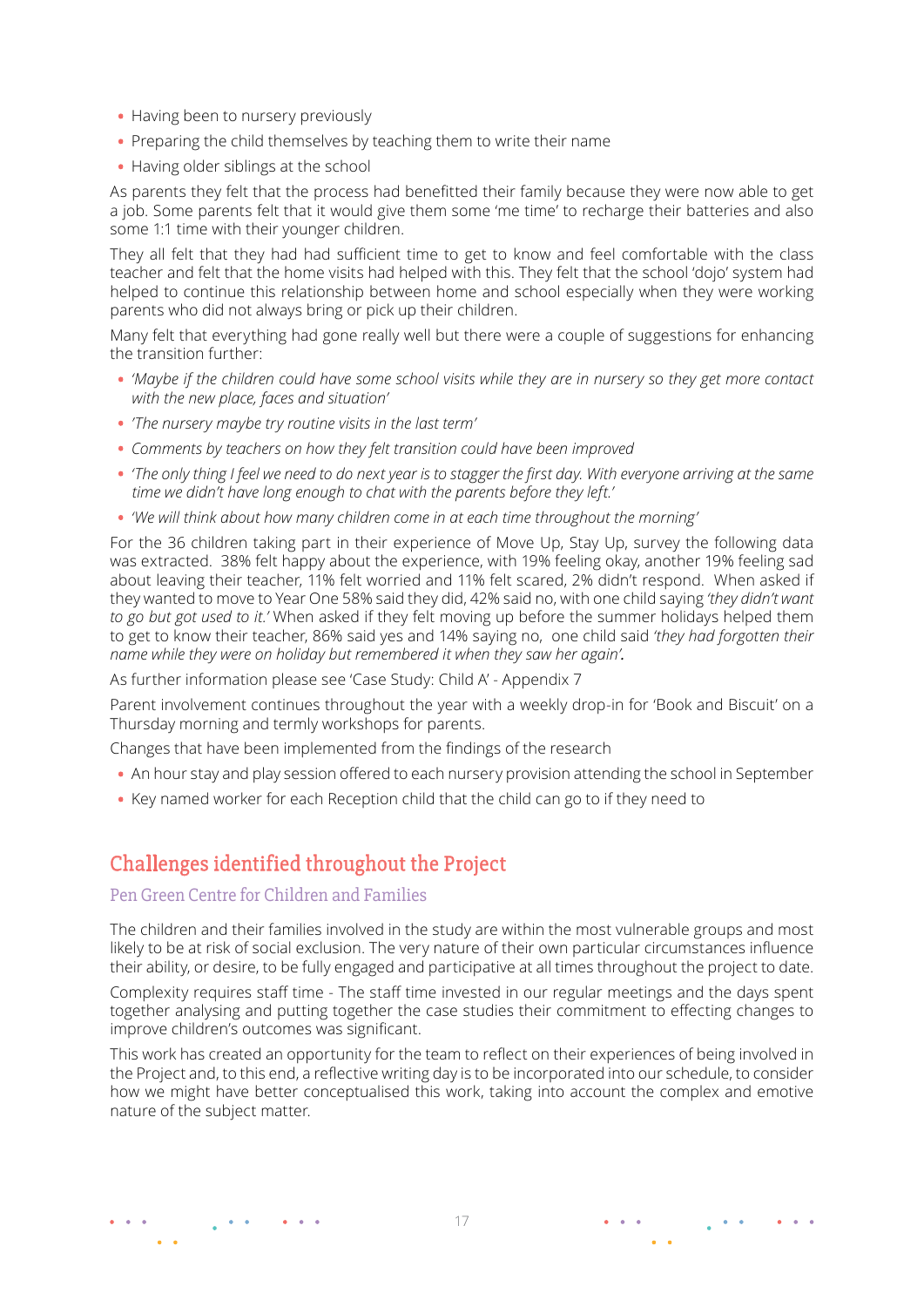### <span id="page-17-0"></span>Our Lady of Walsingham Primary School

- Engaging traveller families.
- Engaging parents once activity has been offered. Not being able to get all parents involved at key moments.
- Time constraints, Time logistics- when in teacher's day? When in parent's day? (Involving whole team/ parents).
- Persuading Senior Leadership team of benefits of activity to be implemented. Persuading colleagues to get on board; Other teacher's workloads; Convincing colleagues to "buy into it" in long term saves significant time and improves quality of experience; Changing the school culture.
- Realistic costs of supply cover for teacher to undertake Project activities. Cost of implementation of new ways of working versus long term savings in relation to additional resources/services for individual child and improving overall quality for all.
- Challenge cost of transcription service Pen Green Centre transcribed for us as this is a service we cannot provide in school.
- Slow burning, Things are slow to get started. No instant results. Small incremental steps and changes which may be imperceptible but changes in practice become embedded in attitudes as well as actions.
- Small changes are hard to evidence (being out in the playground each morning before school and after school, being more visible and available - showing a face, especially for EAL parents.

One of the initial challenges regarding the transition to school for children from traveller families was transport, which had been provided by Pen Green to enable children to attend Nursery. Practitioners and teachers were able to advocate on behalf of these families for the transport to be provided by the Local Authority and cover the journey to and from primary school.

Unfortunately the lack of transport also meant some parents were unable to access the 'stay and play' sessions, designed to encourage parents to see their child in the school setting and discuss their learning and development with staff. They were also missing informal opportunities to chat with the reception class teacher. Instead the schools Family Support Outreach Worker was able to build a rapport with the mothers, who were then supported to provide written feedback, in the form of a questionnaire, about their daughters' transition and progress.

These scenarios exemplify the 'done with' rather than 'done to' approach, which informed the research and ultimately impacted on practice. Alongside this the benefits of practitioner-led action research were recognised across the school, not only by the researcher (reception class teacher), but also across the school more widely. The research offered opportunities to uncover things that affected the whole school.

### Rockingham Primary School challenges

There were challenges within the Reception school year and the move into Year One for sustaining consistent staff members within the team. There was a change in the schools leadership team from the end of the foundation stage academic year, also the resignation of the schools family support worker, who worked in supporting the families of the study children. This may have had an emotional impact on the families that she supported.

Unfortunately at the end of April a big change for the Reception cohort was the Early Years Lead leaving the school. The data shows a decline in progress for 10 pupils, (including three children in receipt of pupil premium - evidencing their vulnerability).

During the 'Move up stay up' initiative the focus study children did not have their class teacher with them for the two weeks. He was unable to take up his role in the school until the September. The class had a higher level teaching assistant teaching them for these two weeks, who would still be in the classroom in September, ensuring consistency.

Unfortunately the teacher left after a short period of time. This was detrimental to sustaining a positive transition for the children. Parents were supported during this time by receiving a letter explaining what had happened and by having the opportunity to attend a drop in session to discuss any concerns. We were then able to appoint a supply teacher who has remained with the class since this time.

 $\sim$   $\sim$ 

 $\bullet \qquad \bullet \qquad \bullet$ 

 $\mathbf{A}$  and  $\mathbf{A}$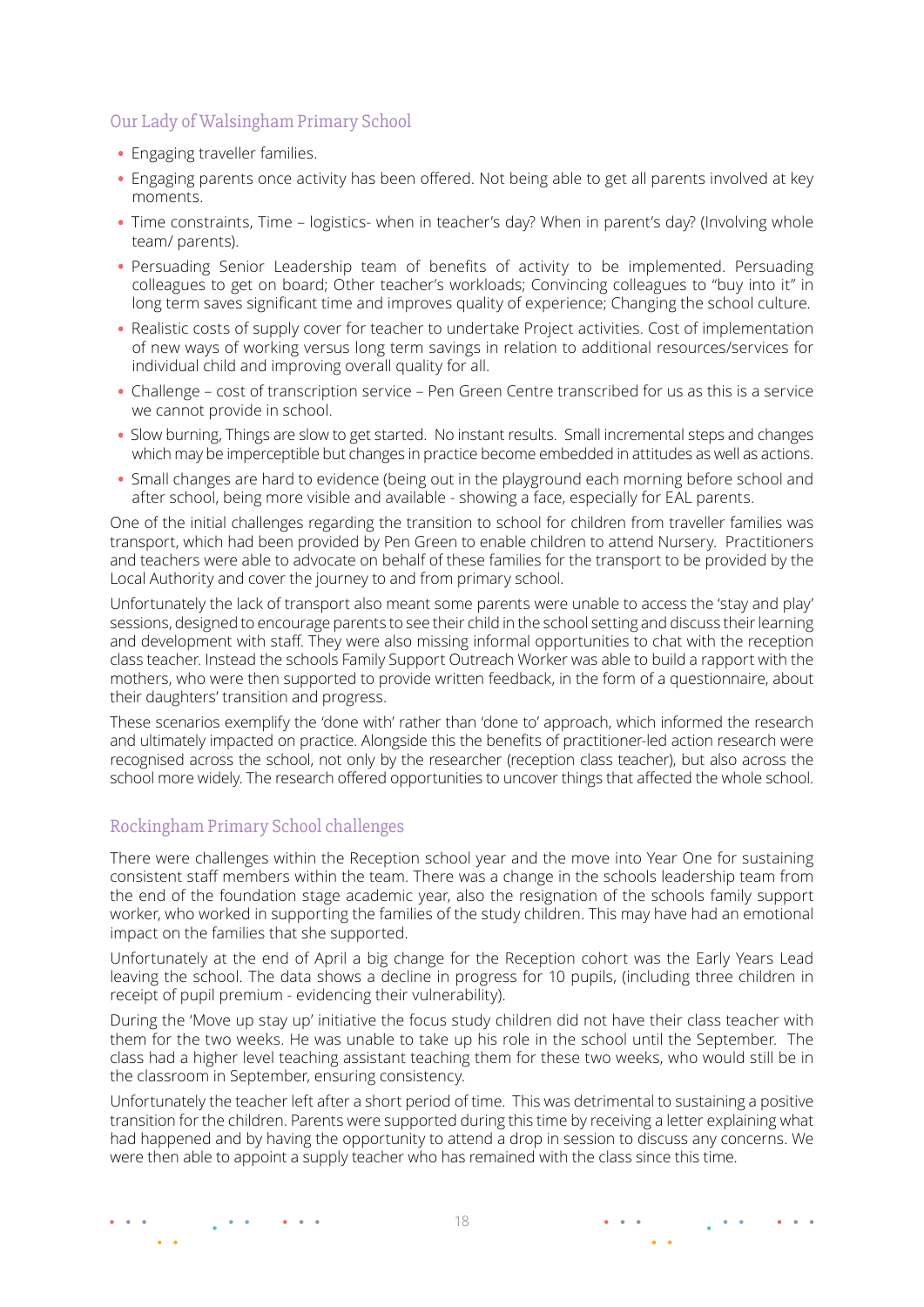# <span id="page-18-0"></span>Key positives from the work of the project.

A broad perspective with regard to the experiences of a wide range of groups of children and their families has been gained. In addition we have gained useful insight into the various different perspectives of local primary schools, in relation to transition.

The activities undertaken, and the data collected, have provided a rich source of information and understanding of the complexities involved in the transition process for young children and their families. The learning drawn from the challenges in the engagement, or non-engagement of both families and practitioners and the collecting of data have required us to revisit our planning and time allocation of activities.

We now understand the support required for parents to engage in schools' processes, and are able to advocate for families in this. This project has enabled our practitioners to reflect on their own experiences of children's transitions and has given us the opportunity to hear the voice of the child in relation to their own transition.

There have been opportunities for increased information sharing with teachers in school for the most vulnerable children in order to more effectively support their transitions. This includes helping professionals to understand what the individual child's needs' are in order for them to transition successfully. Family workers have successfully supported parents to become advocates for their children when possible.

#### Pen Green Centre for Children and Families

Highlights:

One of the major highlights has been the increased links between Pen Green Nursery and the schools across the locality, evidenced at the market stall event in which twelve local primary schools were represented.

Practitioners being able to build and share practice across the phase, in particular between Nursery and Reception and vice versa, allowing increased opportunities for Nursery teachers to meet regularly with partner Reception Teachers.

It has increased the collaborative nature of working between the Research Base and the Nurseries. The use of 'consultancy observations' within the nursery, carried out by researchers, has impacted on both the practice in the nursery and the teaching in the Research Base. Learning drawn from the work of the project at Pen Green has influenced practice within external nursery settings through the Early Years Initial Teacher Training programme, in relation to a more coherent understanding of transition and how to most appropriately support children.

This project has supported the building of trusting relationships between children, parents, practitioners and a range of other professionals involved in the life experiences of young children in helping them to understand how best to meet the needs of the individual children.

There have been possibilities to extend on the project learning through dissemination, in particular the national conference held at Pen Green in 2018. Moving forward it will be exciting to consider how to further influence practice at a local and national level. Please see Appendices 9- 11 for details of the presentations delivered at this conference.

#### Our Lady of Walsingham Primary Schoo

#### Highlights:

The focus by the whole school on increasing parental engagement has culminated in the creation of a Nurture hub, improving experiences for the most vulnerable children. Additionally there are better relationships across the whole school, rather than just in the foundation stage due to this work.

The increase in baseline data for those children and families engaging in the transition process evidenced the power of considering children's wellbeing and experiences as a prior requisite for academic success. This was evidenced for the most vulnerable and socially excluded children. For instance, whilst the child from the traveller community didn't get her Good Level of Development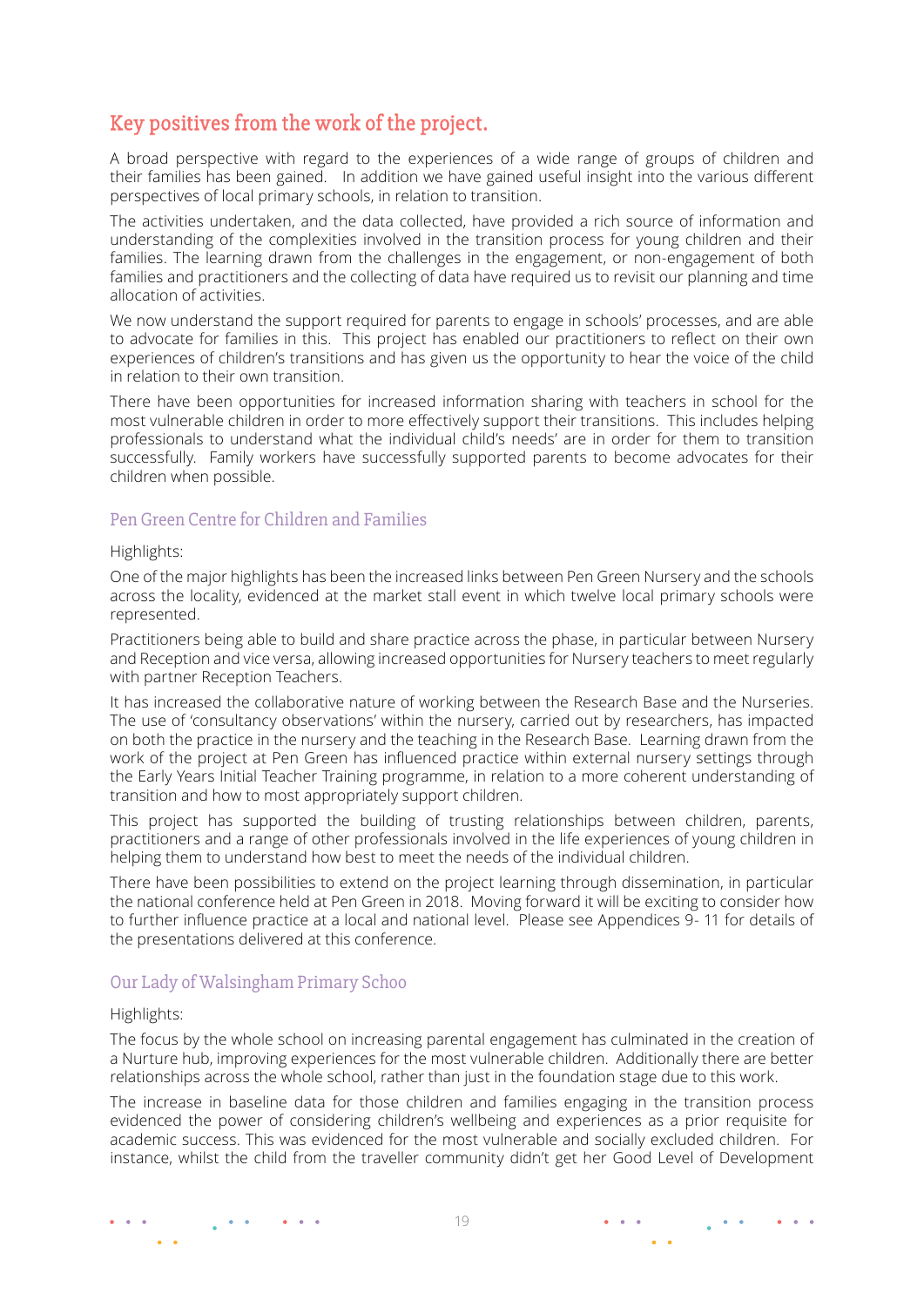(GLD) in reception due to one area in EYFS she has now passed her phonics screening test in year one indicating that the time and effort invested at the beginning of her school career has enabled her to "catch up" ([See Appendix](http://start.pei.si/wp-content/uploads/sites/11/2019/05/03_UK-app-8-1.pdf  ) 8 for an in-depth portrayal of the experience of working more effectively with the Travelling Community).

We are able to demonstrate improved attendance across the class, especially for the most vulnerable children. Our last Ofsted Report made particular reference to Reception Year experiences.

#### Our Lady of Walsingham Ofsted Report – February 2018

'Almost all children enter the early years with skills that are well below those expected for their age. The proportion of children who achieve a good level of development has increased over the past three years. However, by the end of Reception, the proportion of children achieving a good level of development is below the national average.

Reception Year Leaders have strengthened links with local nurseries. Staff visit children at home and they invite parents into school before children start school. As a result, staff have a good knowledge of each child when they begin Reception. This helps children to settle quickly and make good progress. Staff focus strongly on children's personal and social development. As a result, children's personal development outcomes are above the national average.

The leader of early years has an accurate view of the provision's strengths and is aware of areas that need developing. For example, teachers have recently focused on improving children's writing skills. Children's journals show they have moved from simple mark making to writing in structured sentences. From very low starting points, children are making stronger progress in their writing than when they joined school.

Parents value the support that their children receive from the school staff. Parents receive frequent information about how well their children are progressing. Teachers encourage parents to contribute to their children's learning at home. Children's attendance in Reception has improved due to leaders' positive relationships with parents.'

The following quotes evidence the impact of the project across the school:

#### *Head teacher quote:*

"Our school's participation in the START Project has resulted in us completely altering the way we perceive transitions to our school and within the school. Whilst the project has been focussed on ensuring that the children transition into Foundation Stage smoothly, it has also made us change our practice with regards to other Year Groups and their transitions from one Year Group to another. We have always valued our relationships with parents and participating in the project has ensured that we are constantly evaluating and adjusting our ways of communicating with parents and families to maximise their involvement with their children's life at school."

#### *Year One Class Teacher quote*

'Spending an extra week with my new class down in reception was fantastic, I was able to engage in the children's learning in a familiar environment'. Having home visits with my new class meant I felt more ready as a teacher for the upcoming year, getting to know children and parents better'.

#### *Inclusion Manager*

'This one week transition that took place in July for all children to get to know their new class teachers and classroom environment was a success across the whole school. Most importantly it has supported class teachers and a Year 3 Cohort with a higher than usual level of social, emotional and mental health needs, to have a calm and positive start to Year 4.

#### *Parent Link Worker*

 $\sim$   $\sim$ 

 $\frac{1}{2}$  ,  $\frac{1}{2}$  ,  $\frac{1}{2}$ 

'A group of parents from our new reception classes and our Year 1 classes met together today to share their experiences on how their children were settling into the new school year. All seemed quite happy that their children are settling, although their anxiety over separation between parent and child is significant for some. Other parents shared their experiences and their praise for the teachers who had supported their children.

 $\bullet \qquad \bullet \qquad \bullet$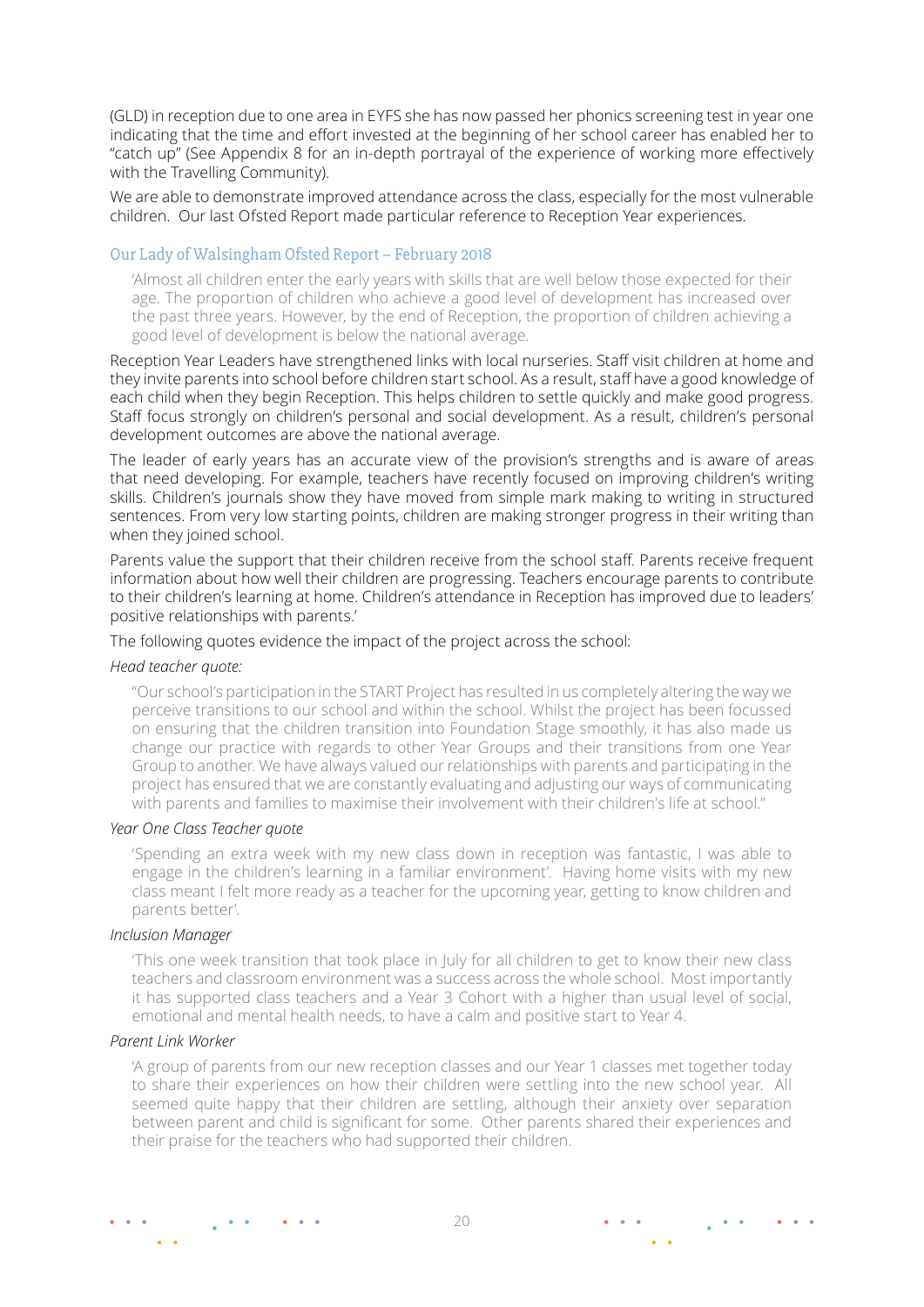# <span id="page-20-0"></span>Review and Critical Evaluation (evaluation and sustainability)

Through working on the project we were able to identify the following critical issues:

- The fragmentation of educational systems at different level (split ECEC systems as well as the splits between pre- and primary school) produces discontinuity in pedagogical approaches and practice implemented within such institutions.
- During transitions from one setting to another children are required to make great efforts to adapt to new relational and learning environments. This has negative repercussions on children's learning and socialising experiences which, in turn, have a detrimental impact on their school achievements in the long term.
- Children belonging to vulnerable/marginalised groups are particularly at risk of experiencing negative transitions which lead to lasting relational difficulties and poor educational performance.
- Practitioners and teachers are rarely supported to develop new practices for individual transitions, often due to the time and resource restraints.
- The breadth of the research study has been debated and consideration given to ensuring future research is not as too 'narrow' but to encompass children's journeys from day one at the Pen Green Centre. This may include new born babies attending the group work programme during paternity/ maternity leave, entering the Couthie/Nest/Kingswood and then moving onto the Nursery.
- Discussions have included reference to children with SEND being 'dual registered' at both special schools and mainstream, leading to them having more options rather than less. It was felt that the focus should be on flexibility for children with settings & schools working in partnership. The process of deferring a school place should be more widely known. It was also agreed that much more information and support around transition be made available to parents and enable them to make more informed choices.
- It has been most useful to value the exchange of good practices elaborated in different contexts, the challenge has been to hold in mind that it is not advisable to simply transfer best practices from one context to another, without taking into account the cultural context, including the diversified needs of the children, families, practitioners, teachers and communities in each context.
- The implementation of the high quality training offered by Pen Green (Dec 2016) was dependent on the individuals who attended the training, their interpretation of the training and their ability to share their learning with colleagues, ensuring that the work would be responsive to the needs of children, families and communities in each location.

# Implications for policies (national, local)

 $\frac{1}{2}$  , where

**Contract Advised** 

 $\sim$   $\sim$ 

Give time and resource to ensure the voice of the child is central to all decisions made. Understand that all behaviour is a communication and it is the communication we need to understand well, in order to respond appropriately to the individual child.

The dissemination of key programmes to all early care and education settings in order to develop a holistic, philosophically coherent approach to working with children and families, aiding their transitions. Programmes such as:

- Learning to be Strong supporting children to be safe and secure in their own decision making, particularly during the transition process.
- Parents Involvement in their Children's Learning (PICL) sharing theory with parents to understand children's behaviours and develop a shared language.
- Making Children's Learning Visible (MCLV) an age related progress tracker, encompassing all seven areas of learning.
- The Foundation Degree and BA (Hons) Top-up in Integrated Working with Children and their Families in the Early Years – providing a qualified workforce offering best practice to the youngest and often most vulnerable children.

 $\begin{array}{cccccccccc} \bullet & \bullet & \bullet & \bullet \end{array}$ 

 $\mathbf{A}$  and  $\mathbf{A}$ 

 $\bullet$   $\bullet$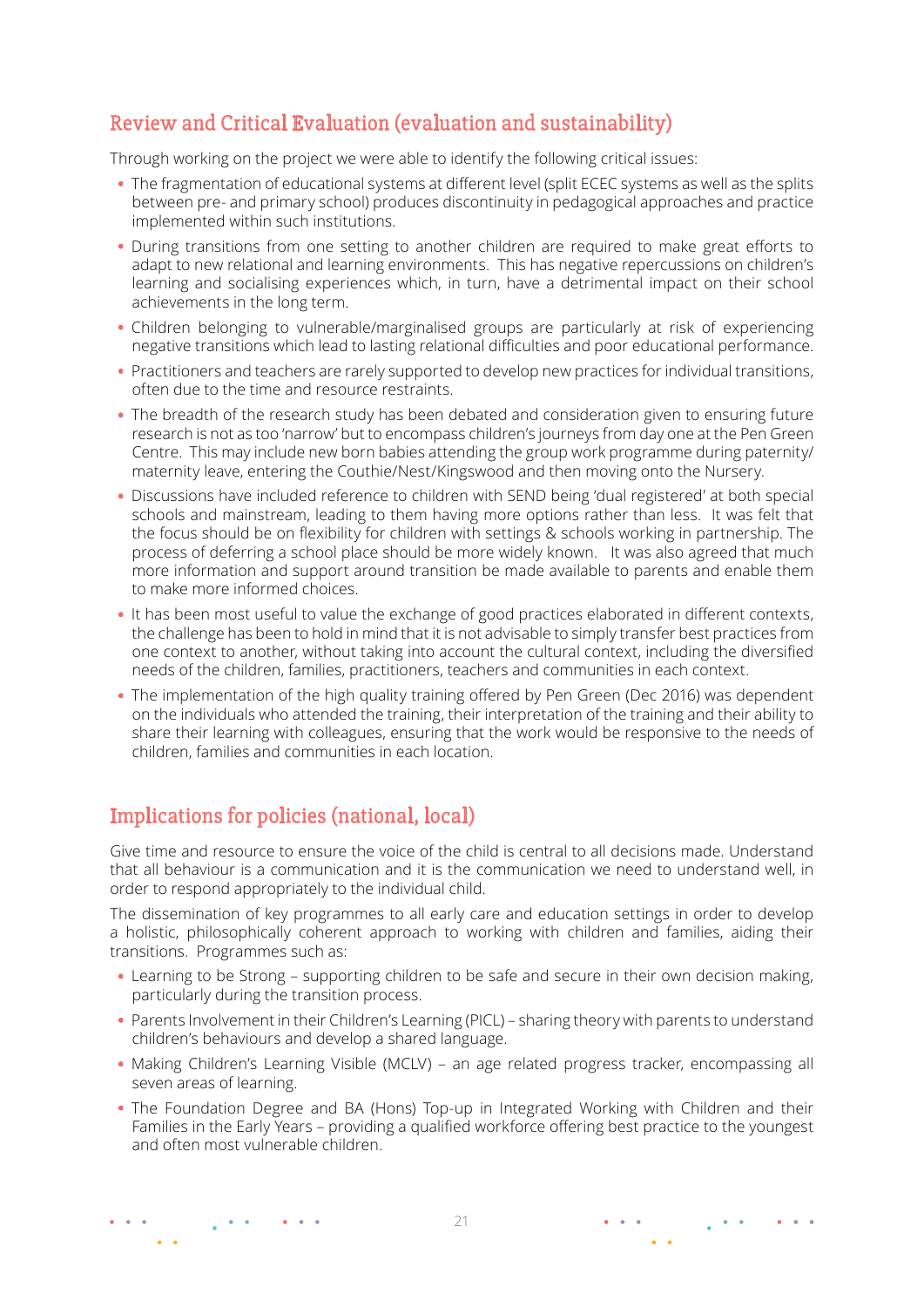- The development of a Transition Programme drawing on key elements of the START project findings including parents, early childhood settings and schools, ensuring that schools are ready for children as opposed to child being for school. Expectations of all parties to be a key component of this training programme. Supporting the family to understand the very different pedagogies demonstrated by staff in an ECEC and school environment; enabling the parents to challenge when appropriate.
- Developing a robust supervision programme to enable practitioners and teachers to effectively contain the parents and children they are working with (Bion, 2005).
- The further dissemination of the (Independent Panel for Special Education Advice) IPSEA training programme (already developed at Pen Green) to train up parents/carers as effective, well-informed advocates for their children with SEND. Offer IPSEA training to all named SEND co-ordinators within early years and school settings nationwide, to further support their engagement with parents/ carers.
- Ensuring that the parents and extended family get the advocacy and support they need in an ECEC environment, developing their capacity to cope with the more rigid schools processes such as choice of schools and the application process including appeals.
- All early years and school settings to offer a flexible transition programme, allowing for all parents, ie, those who are working, those who have younger children, those with access issues etc. to be able to participate fully in the process.
- Change of national policy with regard to deferral, ensuring it becomes open to all children (not just those who are summer born) who would benefit in respect of their personal, social and emotional well-being. This policy would ensure that children enter school in reception year, as opposed to year one, as is currently the case in some schools. The removal of autonomy from the trust or head teacher to the policy initiative.
- Elimination of the dual application process for children with SEND, allowing for immediate application to attend a Special School when appropriate. The development of continuity in the process of the education health care plans and associated funding from Nursery to Reception year. To remove the current reassessment that occurs on transition into school.
- Local Authority Transport policy to be amended to ensure immediate qualification for specialist transport for children with SEND on entry to Reception class within whichever locality they live.